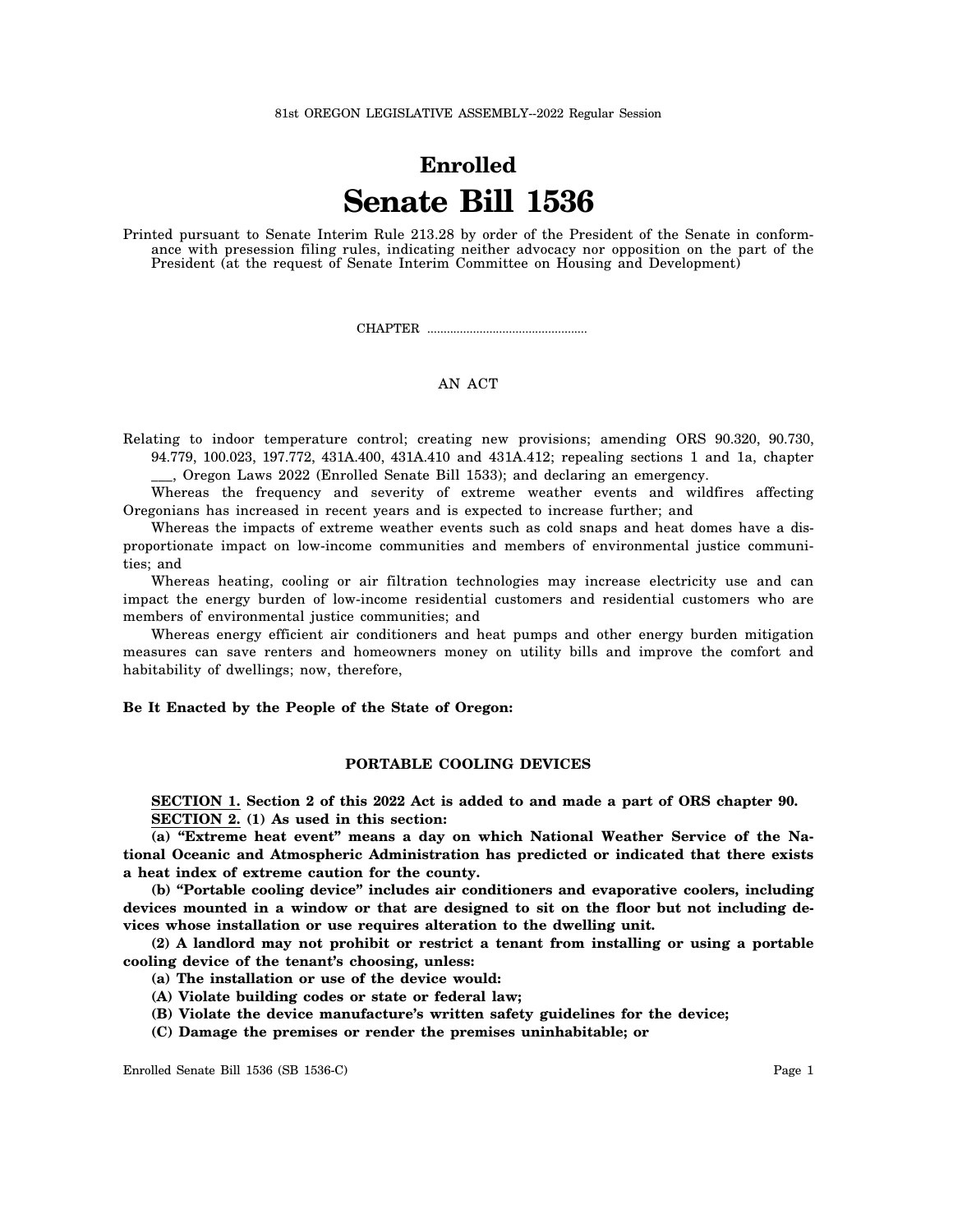**(D) Require amperage to power the device that cannot be accommodated by the power service to the building, dwelling unit or circuit;**

**(b) If the device would be installed in a window:**

**(A) The window is a necessary egress from the dwelling unit;**

**(B) The device would interfere with the tenant's ability to lock a window that is accessible from outside;**

**(C) The device requires the use of brackets or other hardware that would damage or void the warranty of the window or frame, puncture the envelope of the building or otherwise cause significant damages;**

**(D) The restrictions require that the device be adequately drained to prevent damage to the dwelling unit or building; or**

**(E) The restrictions require that the device be installed in a manner that prevents risk of falling; or**

**(c) The restrictions require that the device be:**

**(A) Installed or removed by the landlord or landlord's agent;**

- **(B) Subject to inspection or servicing by the landlord or landlord's agent; or**
- **(C) Removed from October 1 through April 30.**

**(3) A landlord may not enforce a restriction on portable cooling devices against a tenant allowed under subsection (2) of this section unless the restrictions are in writing and delivered to the tenant. The written restrictions must include whether the landlord intends to operate, whenever there is an extreme heat event for the county of the premises, one or more community cooling spaces available to the tenant that are located on or near the premises and that maintain a temperature of not higher than 80 degrees Fahrenheit.**

**(4) A landlord is immune from liability for any claim for damages, injury or death caused by a portable cooling device installed by the tenant.**

**(5) A landlord who must limit portable cooling devices for a building under subsection (2)(a)(D) of this section shall prioritize allowing the use of devices for individuals who require a device to accommodate a disability. A landlord is not responsible for any interruption in electrical service that is not caused by the landlord, including interruptions caused by an electrical supply's inability to accommodate use of a portable cooling device.**

**(6) If a landlord issues a termination notice under ORS 90.392 or 90.630 based on a violation of a restriction regulating a portable cooling device allowed under subsection (2) of this section:**

**(a) On each day that there is an extreme heat event for the county of the premises, the notice period described in ORS 90.392 (3), (4), (5) or (6) or 90.630 (1), (3) or (6) does not run.**

**(b) The termination notice must state:**

**(A) The deadline of a cure period designated in the notice, if any;**

**(B) That the date of termination specified in the notice will be extended by one day for each day that there is an extreme heat event for the county of the premises; and**

**(C) That information regarding days with an extreme heat event can be found on the website for the Housing and Community Services Department.**

**SECTION 3.** ORS 94.779 is amended to read:

94.779. (1) A provision of a planned community's governing document or landscaping or architectural guidelines that imposes irrigation requirements on an owner or the association is void and unenforceable while any of the following is in effect:

(a) A declaration by the Governor that a severe, continuing drought exists or is likely to occur in a political subdivision within which the planned community is located;

(b) A finding by the Water Resources Commission that a severe, continuing drought exists or is likely to occur in a political subdivision within which the planned community is located;

(c) An ordinance adopted by the governing body of a political subdivision within which the planned community is located that requires conservation or curtailment of water use; or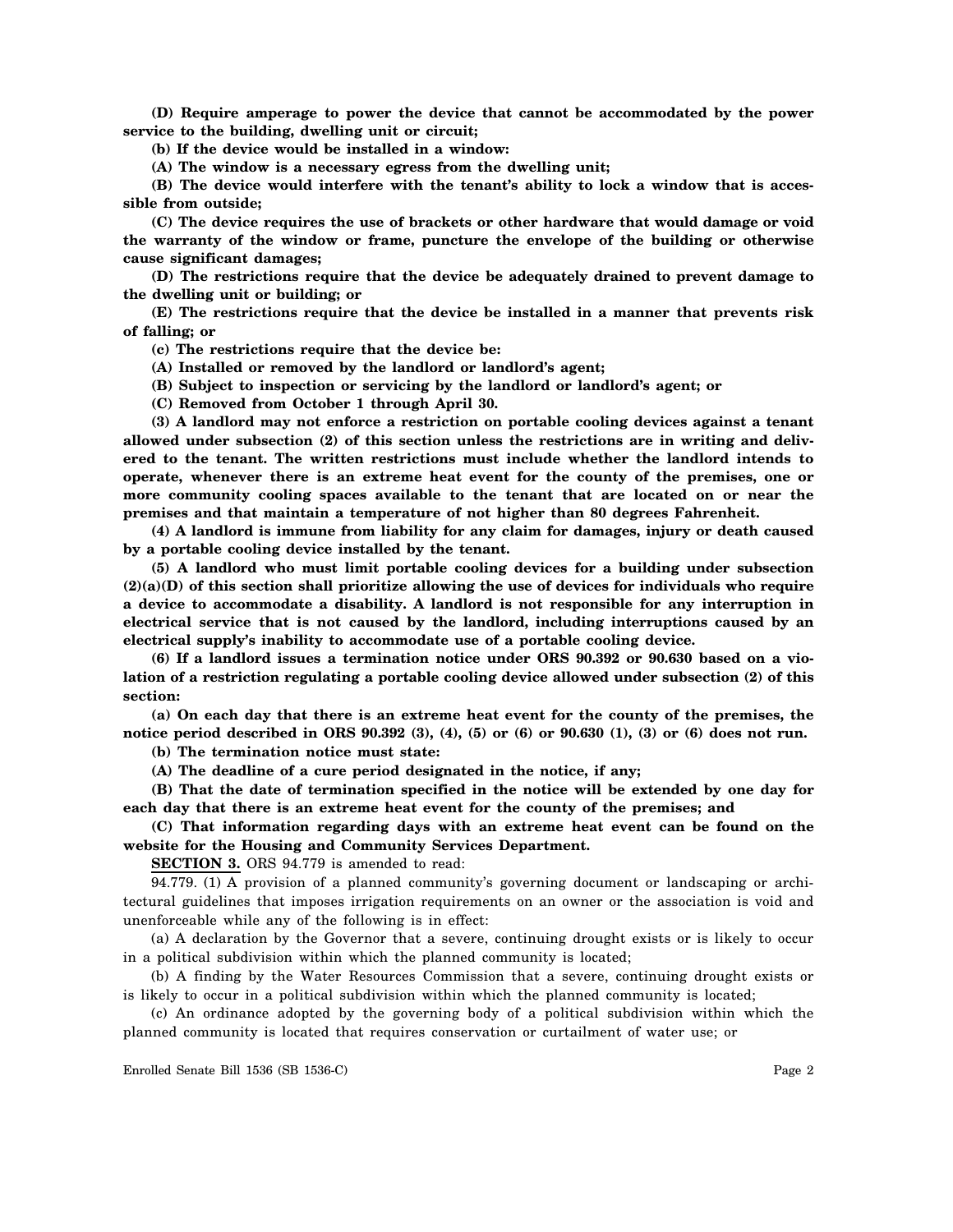(d) A rule adopted by the association under subsection (2) of this section to reduce or eliminate irrigation water use.

(2) Notwithstanding any provision of a planned community's governing documents or landscaping or architectural guidelines imposing irrigation requirements on an owner or the association, an association may adopt rules that:

(a) Require the reduction or elimination of irrigation on any portion of the planned community.

(b) Permit or require the replacement of turf or other landscape vegetation with xeriscape on any portion of the planned community.

(c) Require prior review and approval by the association or its designee of any plans by an owner or the association to replace turf or other landscape vegetation with xeriscape.

(d) Require the use of best practices and industry standards to reduce the landscaped areas and minimize irrigation of existing landscaped areas of common property where turf is necessary for the function of the landscaped area.

(3) Except as provided in subsections (4) and (5) of this section, **if adopted on or after January 1, 2018,** the following provisions of a planned community's governing document are void and unenforceable:

(a) A provision that prohibits or restricts the use of the owner's unit or lot as the premises of an exempt family child care provider participating in the subsidy program under ORS 329A.500; or

(b) If the unit does not share a wall, floor or ceiling surface in common with another unit, a provision that prohibits or restricts the use of the owner's unit or lot as a certified or registered family child care home pursuant to ORS 329A.250 to 329A.450.

(4) Subsection (3) of this section does not prohibit a homeowners association from adopting or enforcing a provision of the planned community's governing document that regulates parking, noise, odors, nuisance, use of common property or activities that impact the cost of insurance policies held by the planned community, provided the provision:

(a) Is reasonable; and

(b) Does not have the effect of prohibiting or restricting the use of a unit or lot as the premises of an exempt family child care provider participating in the subsidy program under ORS 329A.500 or as a certified or registered family child care home pursuant to ORS 329A.250 to 329A.450.

(5)(a) Subsection (3) of this section does not apply to planned communities that provide housing for older persons.

(b) As used in this subsection, "housing for older persons" has the meaning given that term in ORS 659A.421.

**(6) A provision in a planned community's governing document that restricts or prohibits the installation or use of a portable cooling device, as defined in section 2 (1) of this 2022 Act, is void and unenforceable, unless:**

**(a) The installation or use of the device would:**

**(A) Violate building codes or state or federal law; or**

**(B) Violate the device manufacture's written safety guidelines for the device; or**

**(b) The restrictions are only to require that the device be removed from October 1 through April 30.**

**SECTION 4.** ORS 100.023 is amended to read:

100.023. (1) A provision of a condominium's governing document or landscaping or architectural guidelines that imposes irrigation requirements on a unit owner or the association is void and unenforceable while any of the following is in effect:

(a) A declaration by the Governor that a severe, continuing drought exists or is likely to occur in a political subdivision within which the condominium is located;

(b) A finding by the Water Resources Commission that a severe, continuing drought exists or is likely to occur in a political subdivision within which the condominium is located;

(c) An ordinance adopted by the governing body of a political subdivision within which the condominium is located that requires conservation or curtailment of water use; or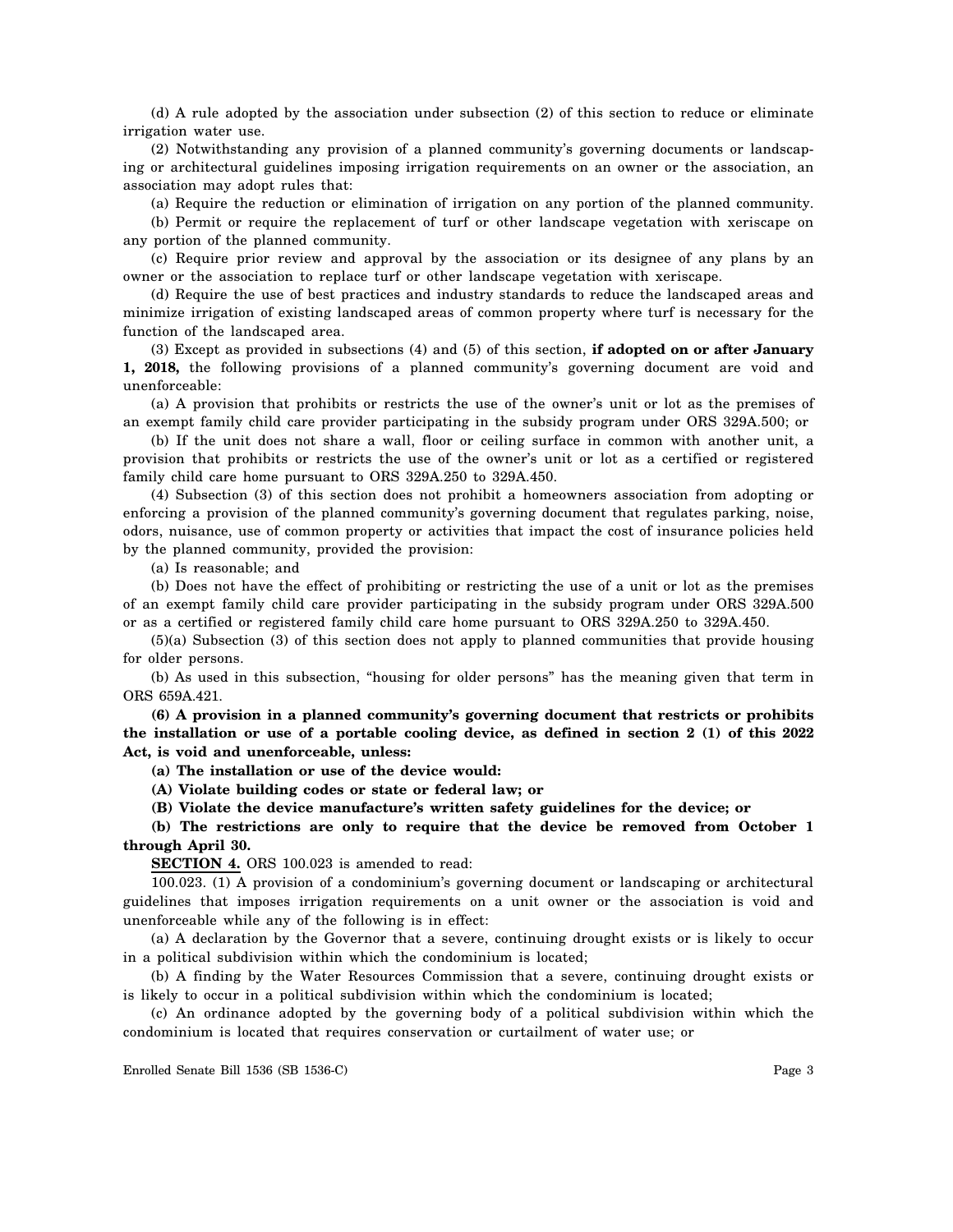(d) A rule adopted by the association under subsection (2) of this section to reduce or eliminate irrigation water use.

(2) Notwithstanding any provision of a condominium's governing document or landscaping or architectural guidelines imposing irrigation requirements on a unit owner or the association, an association may adopt rules that:

(a) Require the reduction or elimination of irrigation on any portion of the condominium.

(b) Permit or require the replacement of turf or other landscape vegetation with xeriscape on any portion of the condominium.

(c) Require prior review and approval by the association or its designee of any plans by a unit owner or the association to replace turf or other landscape vegetation with xeriscape.

(d) Require the use of best practices and industry standards to reduce the landscaped areas and minimize irrigation of existing landscaped general common elements where turf is necessary for the function of the general common elements.

(3) Except as provided in subsections (4) and (5) of this section, **if adopted after January 1, 2018,** the following provisions of a condominium's governing document are void and unenforceable:

(a) A provision that prohibits or restricts the use of the unit owner's condominium unit or any limited common element designated for exclusive use by the occupants of the unit as the premises of an exempt family child care provider participating in the subsidy program under ORS 329A.500; or

(b) If the condominium unit does not share a wall, floor or ceiling surface in common with another unit, a provision that prohibits or restricts the use of the unit owner's condominium unit or any limited common element designated for exclusive use by the occupants of the unit as a certified or registered family child care home pursuant to ORS 329A.250 to 329A.450.

(4) Subsection (3) of this section does not prohibit an association of unit owners from adopting or enforcing a provision of the condominium's governing document that regulates parking, noise, odors, nuisance, use of common elements or activities that impact the cost of insurance policies held by the condominium, provided the provision:

(a) Is reasonable; and

(b) Does not have the effect of prohibiting or restricting the use of a unit as the premises of an exempt family child care provider participating in the subsidy program under ORS 329A.500 or as a certified or registered family child care home pursuant to ORS 329A.250 to 329A.450.

(5)(a) Subsection (3) of this section does not apply to condominiums that provide housing for older persons.

(b) As used in this subsection, "housing for older persons" has the meaning given that term in ORS 659A.421.

**(6) A provision in a condominium's governing document that restricts or prohibits the installation or use of a portable cooling device, as defined in section 2 (1) of this 2022 Act, is void and unenforceable, unless:**

**(a) The installation or use of the device would:**

**(A) Violate building codes or state or federal law;**

**(B) Violate the device manufacture's written safety guidelines for the device;**

**(C) Interfere with the common elements of the condominium; or**

**(D) Require amperage to power the device that cannot be accommodated by the power service to the building, unit or circuit;**

**(b) The device would be installed in a window and:**

**(A) The window is a necessary egress from the unit;**

**(B) The device would interfere with the unit owner's ability to lock a window that is accessible from outside;**

**(C) Requires the use of brackets or other hardware that would damage or void the warranty of the window or frame, puncture the envelope of the building or otherwise cause significant damages;**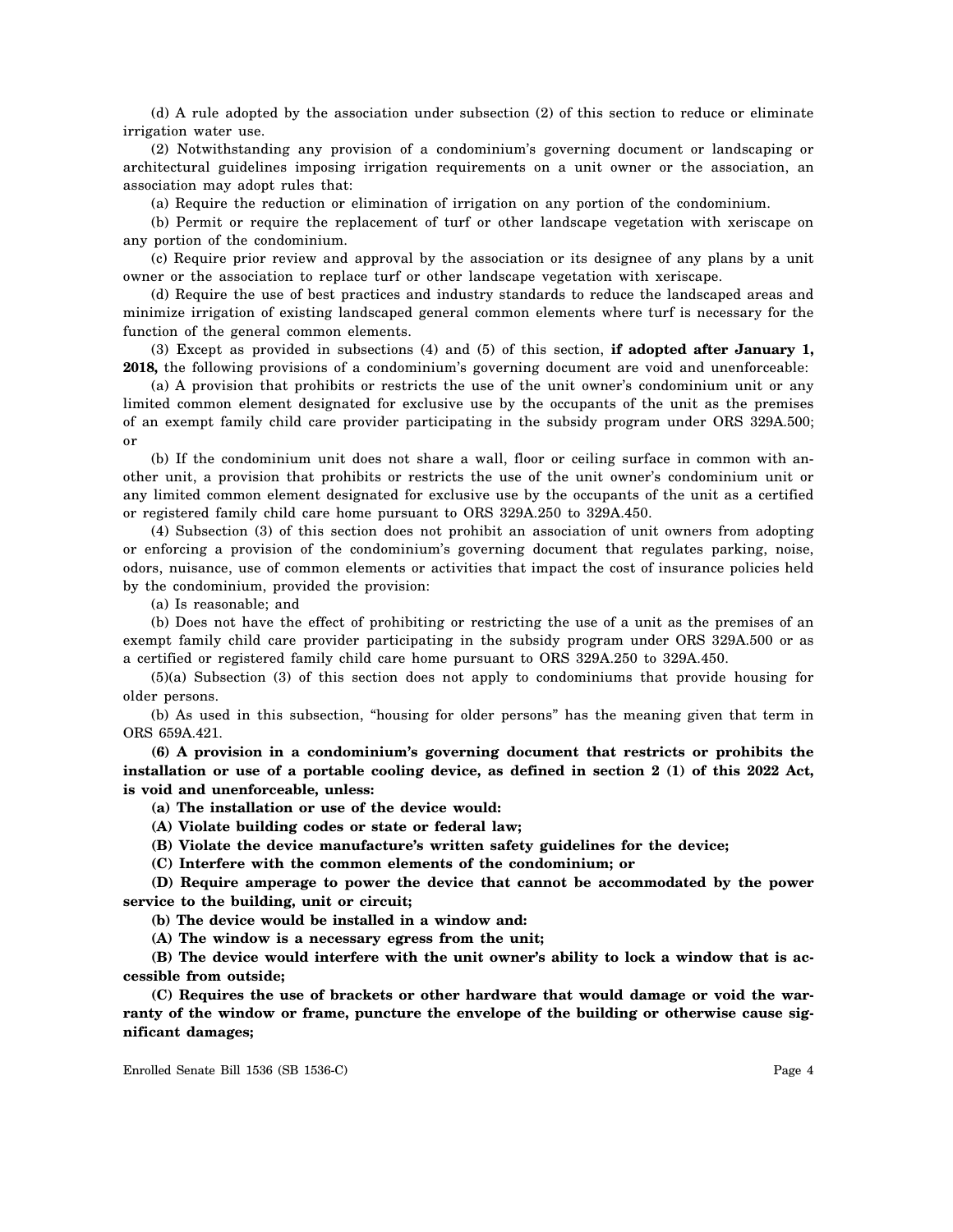**(D) The restrictions require that the device be adequately drained to prevent damage to the dwelling unit or building; or**

**(E) The restrictions require that the device be installed in a manner that prevents risk of falling; or**

**(c) The restrictions are only to require that the device be:**

**(A) Installed by building maintenance or a licensed contractor; or**

**(B) Removed from October 1 through April 30.**

**SECTION 5.** ORS 197.772 is amended to read:

197.772. (1) Notwithstanding any other provision of law, a local government shall allow a property owner to refuse to consent to any form of historic property designation at any point during the designation process. Such refusal to consent shall remove the property from any form of consideration for historic property designation under ORS 358.480 to 358.545 or other law, except for consideration or nomination to the National Register of Historic Places pursuant to the National Historic Preservation Act of 1966, as amended (54 U.S.C. 300101 et seq.).

(2) A permit for the demolition or modification of property removed from consideration for historic property designation under subsection (1) of this section may not be issued during the 120-day period following the date of the property owner's refusal to consent.

(3) A local government shall allow a property owner to remove from the property a historic property designation that was imposed on the property by the local government.

**(4) A local government may not enforce any ordinance or design regulation restricting the use of a portable cooling device, as defined in section 2 (1) of this 2022 Act, based on a historic property designation for property used as a residential tenancy, unless:**

**(a) The restriction is necessary to protect or prohibit the removal of historical architectural features of the property; or**

**(b) The restriction only requires that the device be removed from October 1 through April 30.**

**SECTION 6. (1) Section 2 of this 2022 Act applies to tenancies commenced before, on or after the effective date of this 2022 Act.**

**(2) The amendments to ORS 94.779 by section 3 of this 2022 Act apply to provisions in governing documents adopted before, on or after the effective date of this 2022 Act.**

**(3) The amendments to ORS 100.023 by section 4 of this 2022 Act apply to provisions in a condominium's governing document adopted before, on or after the effective date of this 2022 Act.**

**(4) The amendments to ORS 197.772 by section 5 of this 2022 Act apply to ordinances and design regulations adopted by a local government before, on or after the effective date of this 2022 Act.**

## **AIR CONDITIONER AND AIR FILTER DEPLOYMENT PROGRAM**

**SECTION 7. (1) As used in this section:**

**(a) "Air conditioner" means a portable, stand-up air conditioner that has an energy efficiency ratio rating of eight or higher.**

**(b)(A) "Air filter" means an air filtering device that uses a high-efficiency particulate air (HEPA) filter to remove contaminating particles from the air.**

**(B) "Air filter" does not include a device that is labeled an "air purifier" and that uses an electrostatic or ionizing process.**

**(c) "Eligible distribution entity" means a:**

- **(A) Local government as defined in ORS 174.116;**
- **(B) Local housing authority;**
- **(C) Nonprofit organization;**
- **(D) Federally recognized Indian tribe in Oregon;**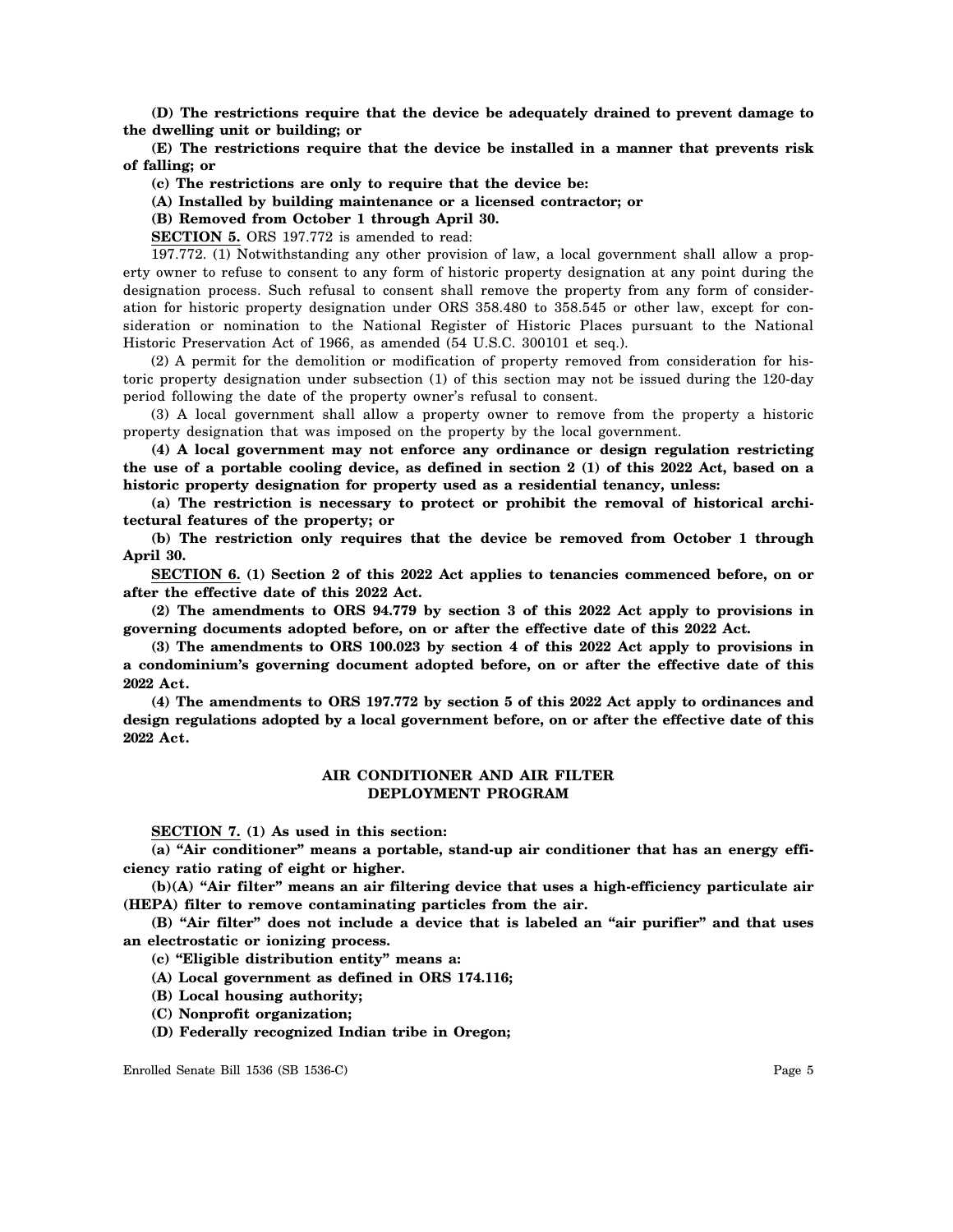**(E) Indian health center;**

**(F) Coordinated care organization as defined in ORS 414.025;**

**(G) Community action agency as described in ORS 458.505;**

**(H) Manufactured dwelling park nonprofit cooperative as defined in ORS 62.803;**

**(I) Landlord that has a residential tenant who has received medical assistance through the Oregon Health Authority, the Department of Human Services or Medicare within the past 12 months;**

**(J) Electric utility as defined in ORS 757.600; or**

**(K) Natural gas utility as defined in ORS 757.392.**

**(d) "Medical assistance" has the meaning given that term in ORS 414.025.**

**(2)(a) The Oregon Health Authority shall create a program to:**

**(A) Acquire a supply of air conditioners and air filters; and**

**(B) Distribute the air conditioners and air filters to eligible distribution entities that will provide the air conditioners and air filters on an emergency basis to eligible individuals as described in subsection (4) of this section.**

**(b) The Oregon Health Authority may provide or contract with one or more third parties to administer the program.**

**(3) The administrator of the program shall:**

**(a) Determine the percentage of program funds needed to support the costs of installation and materials for installation.**

**(b) Determine the percentage of program funds, but no more than 10 percent of program funds, needed to cover the costs of the authority or a third party or parties and eligible distribution entities in administering the program.**

**(c) Make technical assistance resources available to individuals who receive an air conditioner or air filter under the program that answer questions about the installation, use and maintenance of the air conditioners and air filters.**

**(d) Provide technical assistance to eligible distribution entities, including assistance that supports the distribution, installation and maintenance of the air conditioners and air filters.**

**(4) An eligible distribution entity may distribute air conditioners and air filters under this section only to individuals who:**

**(a) Are eligible to receive medical assistance through the Oregon Health Authority, the Department of Human Services or Medicare, or have received any of these services in the past 12 months;**

**(b) Reside in any type of housing or recreational vehicle, as defined in ORS 174.101, that has electricity for operating the air conditioner or air filter; and**

**(c) Upon receiving an air conditioner or air filter, provide an attestation that the individual can safely and legally install the air conditioner or air filter in the individual's home or recreational vehicle.**

**(5) The Oregon Health Authority shall make available a list of eligible distribution entities participating in the program to:**

**(a) Individuals who are eligible to receive medical assistance through the Oregon Health Authority or Department of Human Services.**

**(b) The 2-1-1 system provided for in ORS 403.400 to 403.430.**

**(c) The Housing and Community Services Department.**

**(6) The Oregon Health Authority and any eligible distribution entity participating in the program are immune from civil liability for:**

**(a) The functioning, safety or impact of any air conditioner or air filter distributed by the program.**

**(b) Any heat-related health impacts to an individual using an air conditioner or air filter distributed by the program.**

**(7) The Oregon Health Authority shall adopt rules to implement the program.**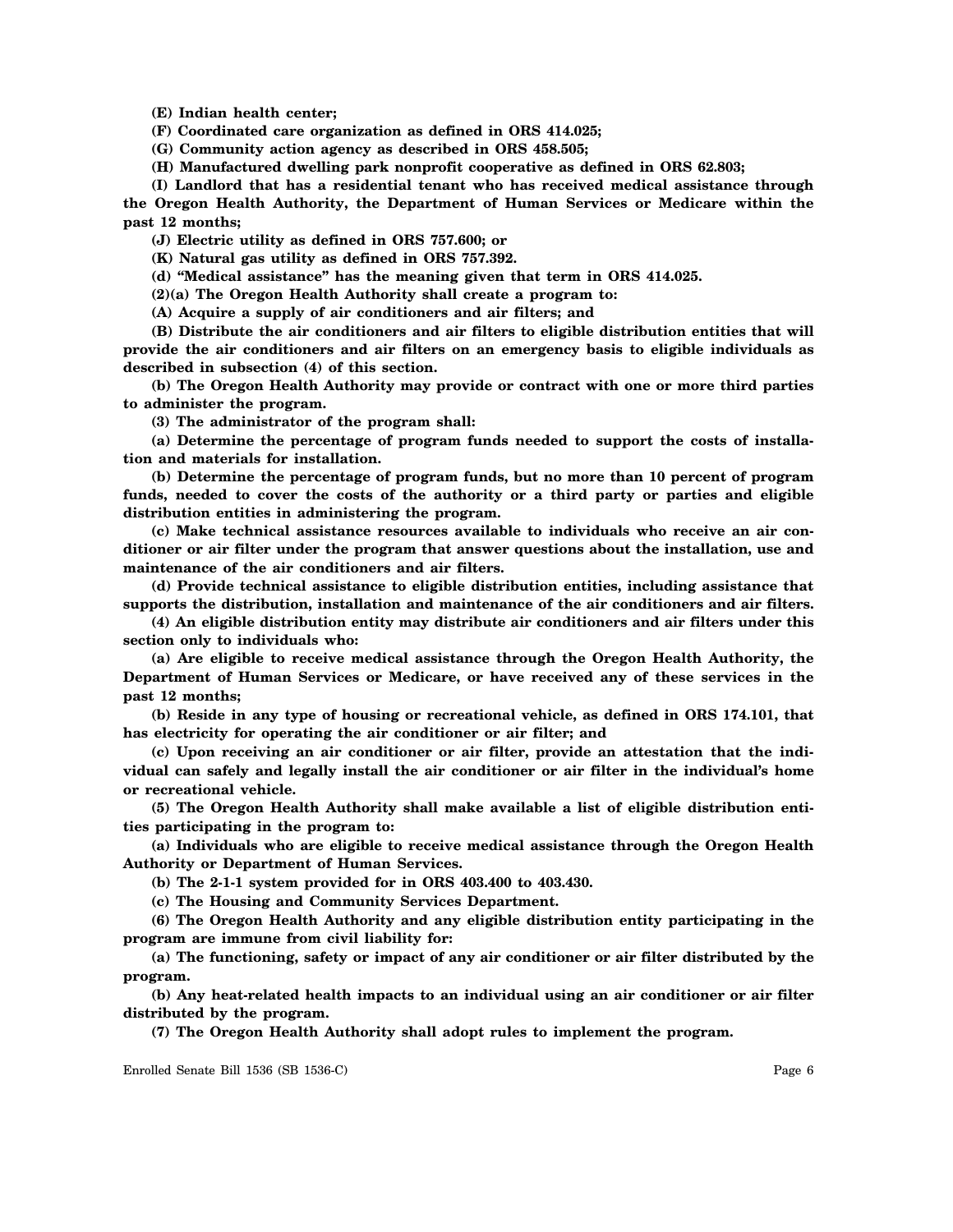**SECTION 8. In addition to and not in lieu of any other appropriation, there is appropriated to the Oregon Health Authority, for the biennium ending June 30, 2023, out of the General Fund, the amount of \$5,000,000, for the program created under section 7 of this 2022 Act.**

## **HOUSING AND COMMUNITY SERVICES DEPARTMENT WEBSITE**

**SECTION 9. Section 10 of this 2022 Act is added to and made a part of ORS chapter 458. SECTION 10. The Housing and Community Services Department shall make available on the department's website:**

**(1) A list of dates and counties in which there exists an extreme heat event as defined in section 2 of this 2022 Act. Dates published on the website must remain on the website for at least one year.**

**(2) Information regarding relevant programs and services available to landlords to provide adequate cooling under ORS 90.320 (1)(m) or 90.730 (3)(d), including:**

**(a) Programs administered by the department;**

**(b) Information provided by the Oregon Health Authority regarding programs administered by the authority, including the list of eligible distribution entities compiled under section 7 (5) of this 2022 Act;**

**(c) Information provided by the State Department of Energy regarding programs administered by the department;**

**(d) Programs administered by the nongovernmental entity that administers public purpose charge moneys under ORS 757.612 (3)(d); and**

**(e) Federal programs, rebates or incentives, including those administered by the Bonneville Power Administration.**

## **COOLING REQUIREMENTS IN NEW UNITS**

**SECTION 11.** ORS 90.320 is amended to read:

90.320. (1) A landlord shall at all times during the tenancy maintain the dwelling unit in a habitable condition. For purposes of this section, a dwelling unit shall be considered unhabitable if it substantially lacks:

(a) Effective waterproofing and weather protection of roof and exterior walls, including windows and doors;

(b) Plumbing facilities that conform to applicable law in effect at the time of installation[*,*] and **are** maintained in good working order;

(c) A water supply approved under applicable law that is:

(A) Under the control of the tenant or landlord and is capable of producing hot and cold running water;

(B) Furnished to appropriate fixtures;

(C) Connected to a sewage disposal system approved under applicable law; and

(D) Maintained so as to provide safe drinking water and to be in good working order to the extent that the system can be controlled by the landlord;

(d) Adequate heating facilities that conform to applicable law at the time of installation and **are** maintained in good working order;

(e) Electrical lighting with wiring and electrical equipment that conform to applicable law at the time of installation and **is** maintained in good working order;

(f) Buildings, grounds and appurtenances at the time of the commencement of the rental agreement in every part safe for normal and reasonably foreseeable uses, clean, sanitary and free from all accumulations of debris, filth, rubbish, garbage, rodents and vermin, and all areas under control of the landlord kept in every part safe for normal and reasonably foreseeable uses, clean, sanitary and free from all accumulations of debris, filth, rubbish, garbage, rodents and vermin;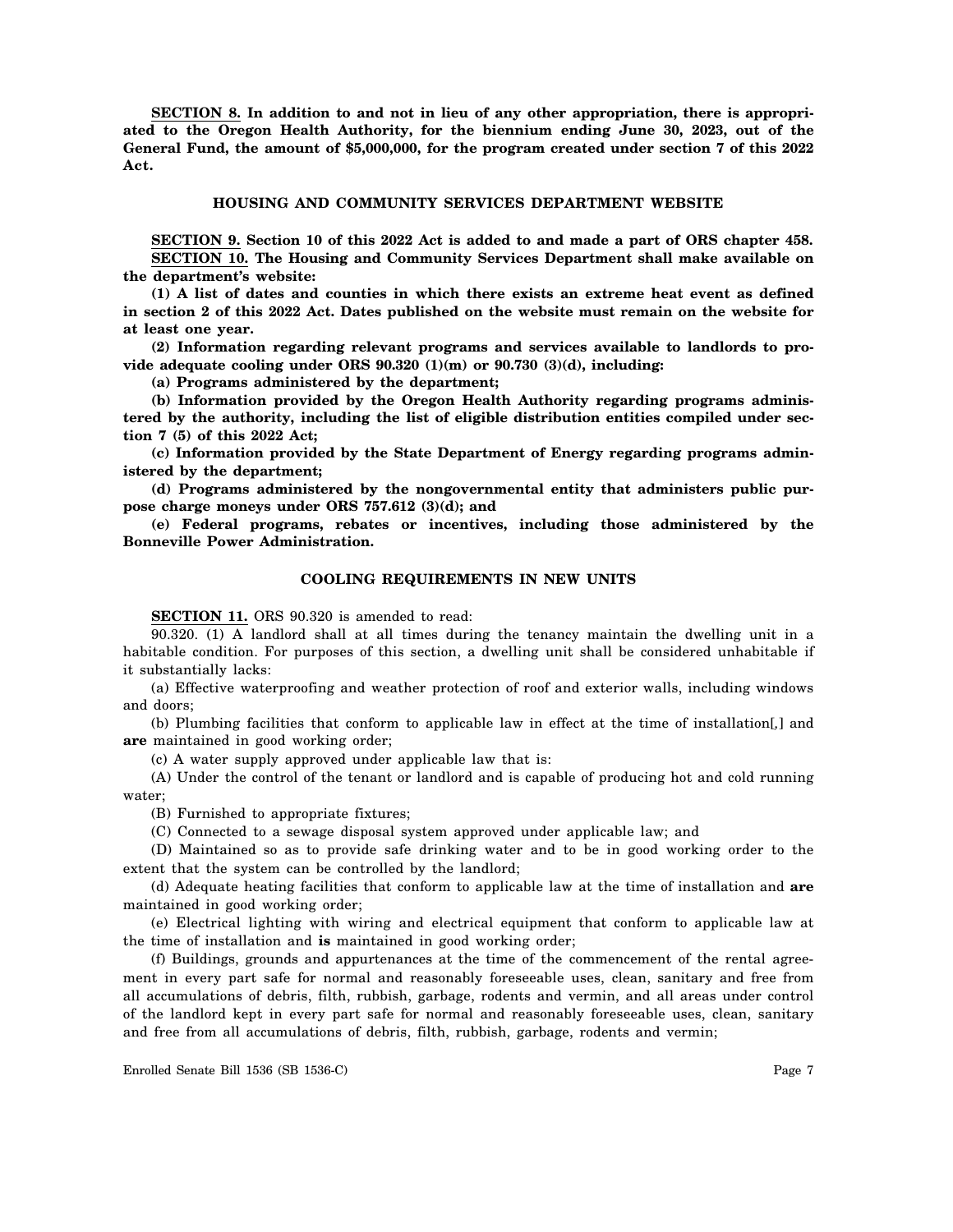(g) Except as otherwise provided by local ordinance or by written agreement between the landlord and the tenant, an adequate number of appropriate receptacles for garbage and rubbish in clean condition and good repair at the time of the commencement of the rental agreement, and the landlord shall provide and maintain appropriate serviceable receptacles thereafter and arrange for their removal;

(h) Floors, walls, ceilings, stairways and railings maintained in good repair;

(i) Ventilating, air conditioning and other facilities and appliances, including elevators, maintained in good repair if supplied or required to be supplied by the landlord;

(j) Safety from fire hazards, including a working smoke alarm or smoke detector, with working batteries if solely battery-operated, provided only at the beginning of any new tenancy when the tenant first takes possession of the premises, as provided in ORS 479.270, but not to include the tenant's testing of the smoke alarm or smoke detector as provided in ORS 90.325 (1);

(k) A carbon monoxide alarm, and the dwelling unit:

(A) Contains a carbon monoxide source; or

(B) Is located within a structure that contains a carbon monoxide source and the dwelling unit is connected to the room in which the carbon monoxide source is located by a door, ductwork or a ventilation shaft; [*or*]

(L) Working locks for all dwelling entrance doors, and, unless contrary to applicable law, latches for all windows, by which access may be had to that portion of the premises that the tenant is entitled under the rental agreement to occupy to the exclusion of others and keys for those locks that require keys[*.*]**; or**

**(m) For a dwelling unit in a building where building permits for its construction were issued on or after April 1, 2024, adequate cooling facilities that:**

**(A) Provide cooling in at least one room of the dwelling unit, not including a bathroom;**

**(B) Conform to applicable law at the time of installation and are maintained in good working order; and**

**(C) May include central air conditioning, an air-source or ground-source heat pump or a portable air conditioning device that is provided by the landlord.**

(2) The landlord and tenant may agree in writing that the tenant is to perform specified repairs, maintenance tasks and minor remodeling only if:

(a) The agreement of the parties is entered into in good faith and not for the purpose of evading the obligations of the landlord;

(b) The agreement does not diminish the obligations of the landlord to other tenants in the premises; and

(c) The terms and conditions of the agreement are clearly and fairly disclosed and adequate consideration for the agreement is specifically stated.

(3) Any provisions of this section that reasonably apply only to a structure that is used as a home, residence or sleeping place [*shall*] **do** not apply to a manufactured dwelling, recreational vehicle or floating home where the tenant owns the manufactured dwelling, recreational vehicle or floating home, rents the space and, in the case of a dwelling or home, the space is not in a facility. Manufactured dwelling or floating home tenancies in which the tenant owns the dwelling or home and rents space in a facility [*shall be*] **are** governed by ORS 90.730[*,*] **and** not by this section.

**SECTION 12.** ORS 90.730 is amended to read:

90.730. (1) As used in this section, "facility common areas" means all areas under control of the landlord and held out for the general use of tenants.

(2) A landlord who rents a space for a manufactured dwelling or floating home shall at all times during the tenancy maintain the rented space, vacant spaces in the facility and the facility common areas in a habitable condition. The landlord does not have a duty to maintain a dwelling or home. A landlord's habitability duty under this section includes only the matters described in subsections (3) to (6) of this section.

(3) For purposes of this section, a rented space is considered unhabitable if it substantially lacks: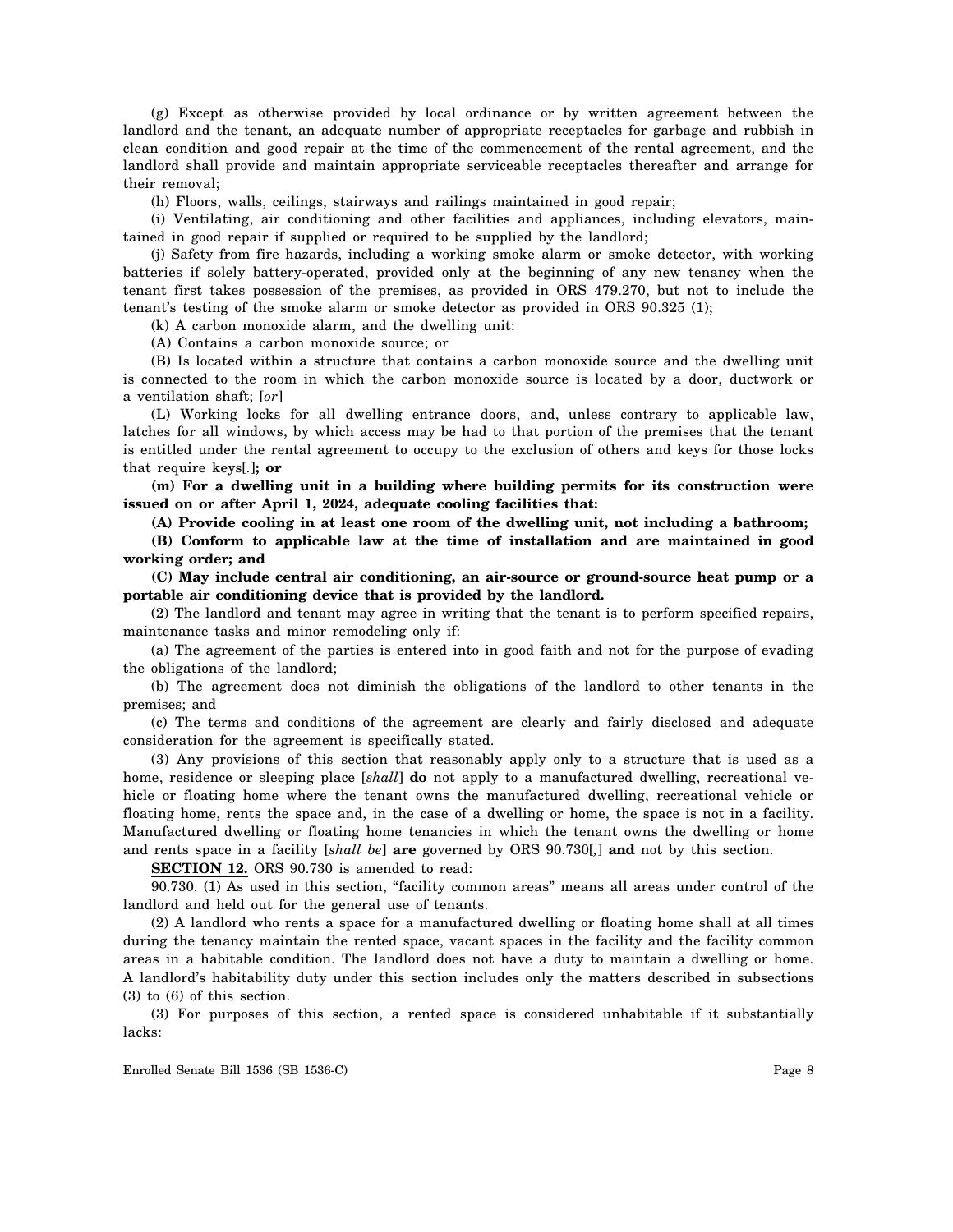(a) A sewage disposal system and a connection to the space approved under applicable law at the time of installation and maintained in good working order to the extent that the sewage disposal system can be controlled by the landlord;

(b) If required by applicable law, a drainage system reasonably capable of disposing of storm water, ground water and subsurface water, approved under applicable law at the time of installation and maintained in good working order;

(c) A water supply and a connection to the space approved under applicable law at the time of installation and maintained so as to provide safe drinking water and to be in good working order to the extent that the water supply system can be controlled by the landlord;

(d) An electrical supply and a connection to the space approved under applicable law at the time of installation and maintained in good working order **and of sufficient amperage to meet reasonable year-round needs for electrical heating and cooling uses,** to the extent that the electrical supply system can be controlled by the landlord;

(e) A natural gas or propane gas supply and a connection to the space approved under applicable law at the time of installation and maintained in good working order to the extent that the gas supply system can be controlled by the landlord, if the utility service is provided within the facility pursuant to the rental agreement;

(f) At the time of commencement of the rental agreement, buildings, grounds and appurtenances that are kept in every part safe for normal and reasonably foreseeable uses, clean, sanitary and free from all accumulations of debris, filth, rubbish, garbage, rodents and vermin;

(g) Excluding the normal settling of land, a surface or ground capable of supporting a manufactured dwelling approved under applicable law at the time of installation and maintained to support a dwelling in a safe manner so that it is suitable for occupancy. A landlord's duty to maintain the surface or ground arises when the landlord knows or should know of a condition regarding the surface or ground that makes the dwelling unsafe to occupy; and

(h) Completion of any landlord-provided space improvements, including but not limited to installation of carports, garages, driveways and sidewalks, approved under applicable law at the time of installation.

(4) A rented space is considered unhabitable if the landlord does not maintain a hazard tree as required by ORS 90.727.

(5) A vacant space in a facility is considered unhabitable if the space substantially lacks safety from the hazards of fire or injury.

(6) A facility common area is considered unhabitable if it substantially lacks:

(a) Buildings, grounds and appurtenances that are kept in every part safe for normal and reasonably foreseeable uses, clean, sanitary and free from all accumulations of debris, filth, rubbish, garbage, rodents and vermin;

(b) Safety from the hazards of fire;

(c) Trees, shrubbery and grass maintained in a safe manner;

(d) If supplied or required to be supplied by the landlord to a common area, a water supply system, sewage disposal system or system for disposing of storm water, ground water and subsurface water approved under applicable law at the time of installation and maintained in good working order to the extent that the system can be controlled by the landlord; and

(e) Except as otherwise provided by local ordinance or by written agreement between the landlord and the tenant, an adequate number of appropriate receptacles for garbage and rubbish in clean condition and good repair at the time of commencement of the rental agreement and for which the landlord shall provide and maintain appropriate serviceable receptacles thereafter and arrange for their removal.

(7) The landlord and tenant may agree in writing that the tenant is to perform specified repairs, maintenance tasks and minor remodeling only if:

(a) The agreement of the parties is entered into in good faith and not for the purpose of evading the obligations of the landlord;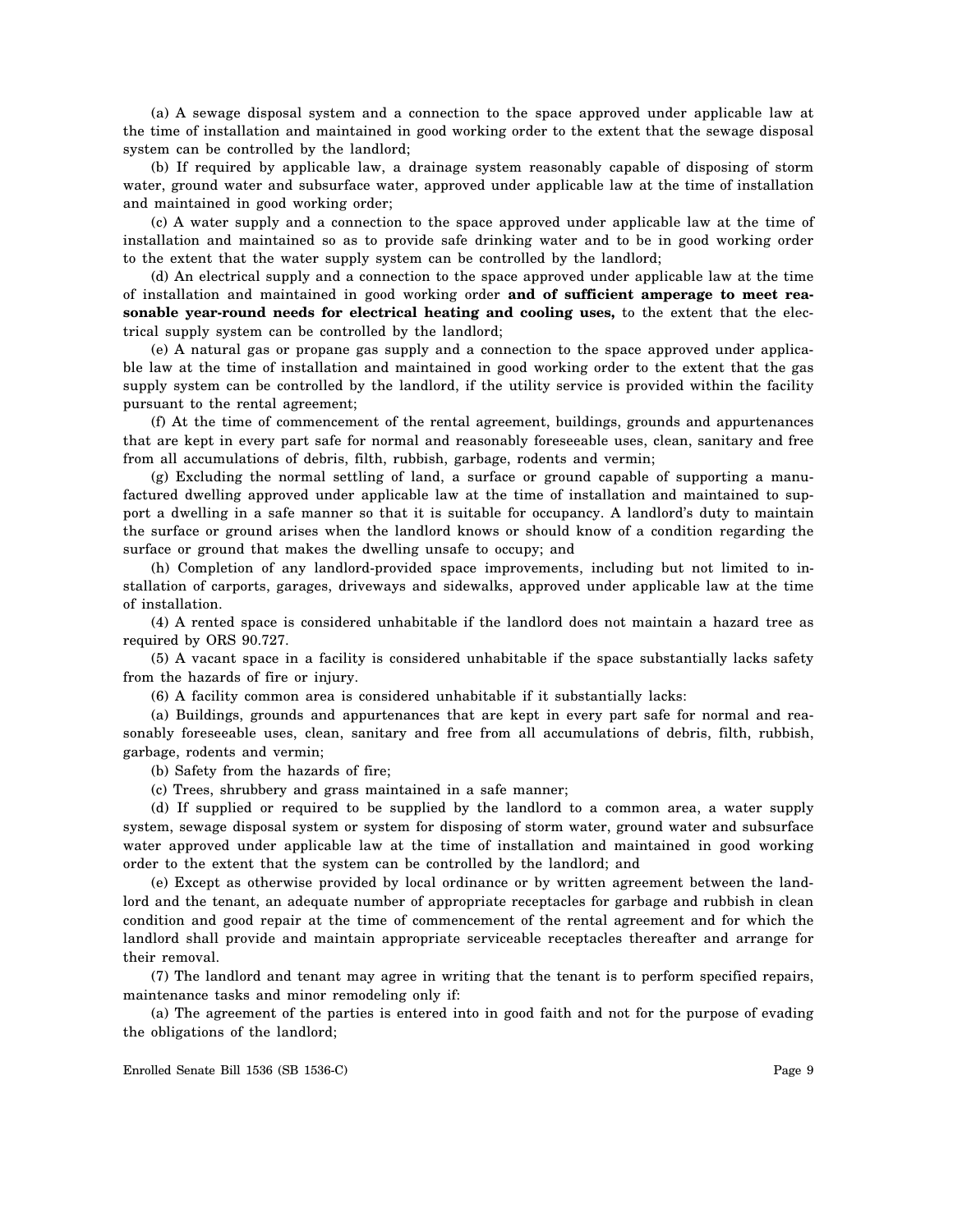(b) The agreement does not diminish the obligations of the landlord to other tenants on the premises; and

(c) The terms and conditions of the agreement are clearly and fairly disclosed and adequate consideration for the agreement is specifically stated.

**SECTION 13. The amendments to ORS 90.730 by section 12 of this 2022 Act apply only to spaces in which, on or after the effective date of this 2022 Act:**

**(1) A new manufactured dwelling or floating home is connected to the electrical supply; or**

**(2) The electrical supply or electrical supply connection is replaced.**

#### **HEAT PUMP DEPLOYMENT PROGRAM**

**SECTION 14. (1) As used in this section:**

**(a) "Bulk fuel" means liquid petroleum, propane, coal, wood, wood-based products or other fuel delivered and stored until used on-site by the final consumer to produce energy.**

**(b) "Climate zone" means a heating or cooling climate zone assigned to a county by the Bonneville Power Administration.**

**(c) "Electric resistance heat" means heat produced by passing an electric current through a material that has high resistance, such as used in an electric baseboard, wall or space heater.**

**(d) "Electric utility" has the meaning given that term in ORS 757.600.**

**(e) "Eligible entity" means a:**

**(A) Local government as defined in ORS 174.116;**

**(B) Local housing authority;**

- **(C) Nonprofit organization;**
- **(D) Federally recognized Indian tribe in Oregon;**
- **(E) Coordinated care organization as defined in ORS 414.025;**
- **(F) Community action agency as described in ORS 458.505;**

**(G) Manufactured dwelling park nonprofit cooperative as defined in ORS 62.803; or**

**(H) An electric utility.**

**(f) "Energy burden" means the percentage of gross household income spent on energy costs.**

**(g) "Environmental justice communities" has the meaning given that term in ORS 469A.400.**

**(h) "Heat pump" means an air-source or ground-source heat pump with an energy efficiency rating set by the State Department of Energy under subsection (5) of this section or a higher efficiency rating.**

**(i) "Region" means an economic development district in Oregon, designated by the Economic Development Administration of the United States Department of Commerce, for which a regional solutions center has been established under ORS 284.754.**

**(2) The Heat Pump Deployment Program is established within the State Department of Energy. The purpose of the program is to award grants to one eligible entity for each region and federally recognized Indian tribe in Oregon to provide financial assistance, including loans, grants, rebates or incentives, for the purchase and installation of heat pumps and related upgrades to individuals who reside within that region or who are members of that tribe.**

**(3)(a) To be eligible to receive a grant from the Heat Pump Deployment Program, an eligible entity must establish that it:**

**(A) Serves or represents:**

- **(i) An environmental justice community or communities within a region; or**
- **(ii) Members of a federally recognized Indian tribe in Oregon; and**
- **(B) Has the capacity to administer grant funds received under this section.**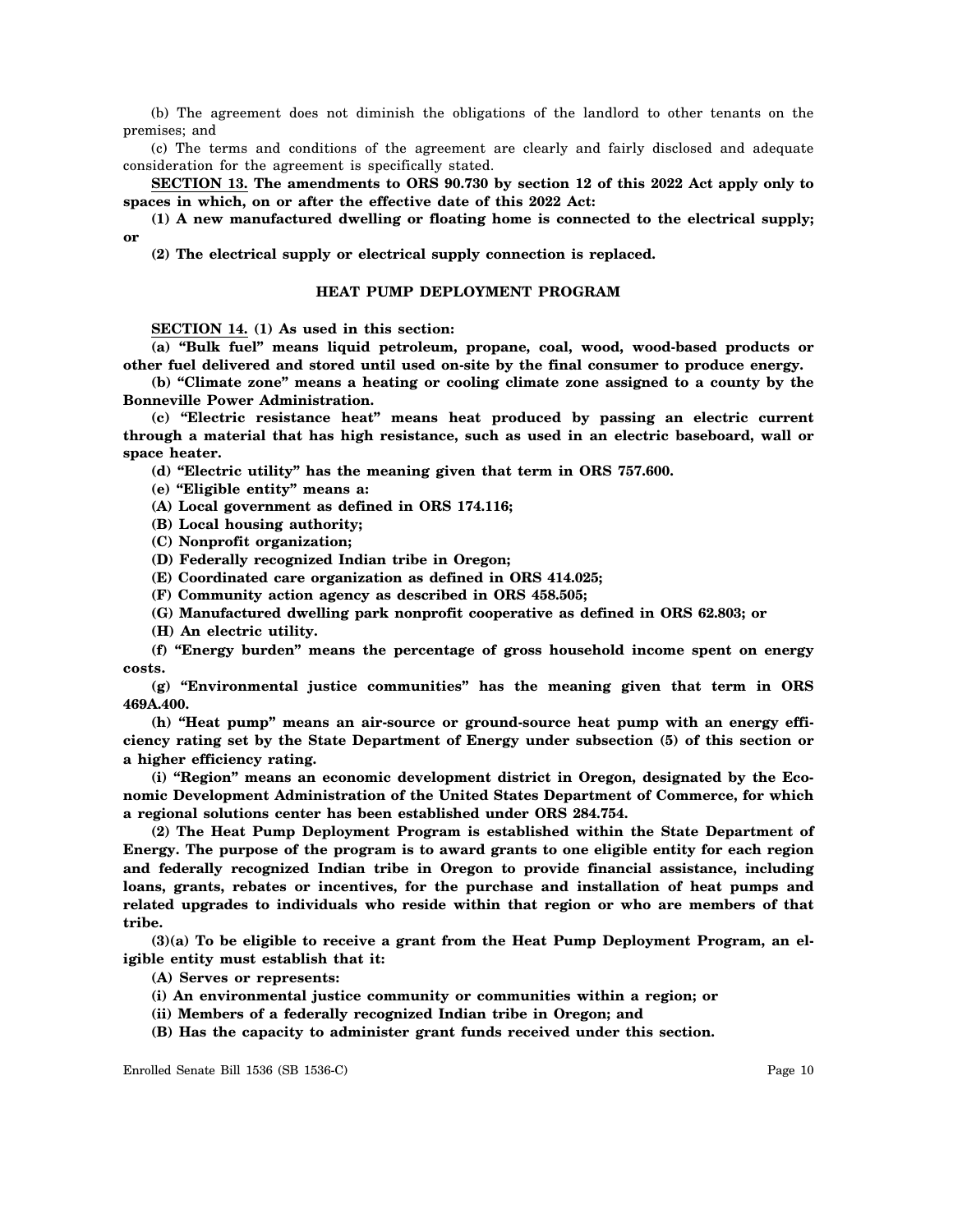**(b) An eligible entity applying for a grant may partner with other eligible entities, but the entity that is awarded the grant shall take a lead role in administering grant funds and providing financial assistance.**

**(c) An eligible entity that serves or represents a community that is located within more than one region may apply for a grant only for the region within which the greatest percentage of the individuals of that community reside.**

**(d) An eligible entity that serves a specific geographical area may propose, in consultation with any electric utility that serves the area, that the department use alternative boundaries to define a region. The department may approve the use of alternative boundaries to define a region provided that a minimum percentage, as determined by the department, of the eligible entity's specific geographical area is within the alternative boundaries of the region.**

**(e) If an electric utility is awarded a grant from the Heat Pump Deployment Program:**

**(A) The electric utility may provide financial assistance from grant funds only to individuals who reside within the electric utility's service area and within the region for which the electric utility is awarded a grant.**

**(B) The electric utility shall partner with one or more other eligible entities to provide financial assistance from grant funds to individuals who reside outside the electric utility's service area and within the region for which the electric utility is awarded a grant.**

**(4) An eligible entity that is awarded a grant from the Heat Pump Deployment Program shall:**

**(a) Use the grant funds to cover up to:**

**(A) One hundred percent of the purchase and installation costs of a heat pump.**

**(B) A percentage, as determined by the department, of the costs for related upgrades that support or enable the use of a heat pump, including:**

**(i) A new electrical panel or other upgrades to the electrical system of a home or building.**

**(ii) Weatherization or other structural repairs to reduce home or building heat and cooling loss.**

**(iii) Upgrades to improve the airflow of a home or building.**

**(b) Prioritize the provision of financial assistance to:**

**(A) Environmental justice communities.**

**(B) Individuals who rely on bulk fuels or electric resistance heating.**

**(C) Individuals who reside in a home or structure that does not have a functioning heating or cooling system.**

**(c) Enter into a performance agreement with the department as described in subsection (8) of this section.**

**(5) The department shall:**

**(a) Award grants using available funds in the Heat Pump Deployment Fund established under section 16 of this 2022 Act.**

**(b) In awarding grants, give preference to eligible entities with:**

**(A) Experience in administering state grant programs or programs similar to the Heat Pump Deployment Program.**

**(B) Experience with community program development within a region or with members of a tribe.**

**(C) Connections to communities within a region or with members of a tribe.**

**(c) Develop criteria for allocating the amount of each grant based on the energy burden of residences within the region or of members of the tribe and the climate zones that make up the counties of that region or of tribal lands.**

**(d) Permit a review of awarded grant funds by members of communities who may benefit from the Heat Pump Deployment Program.**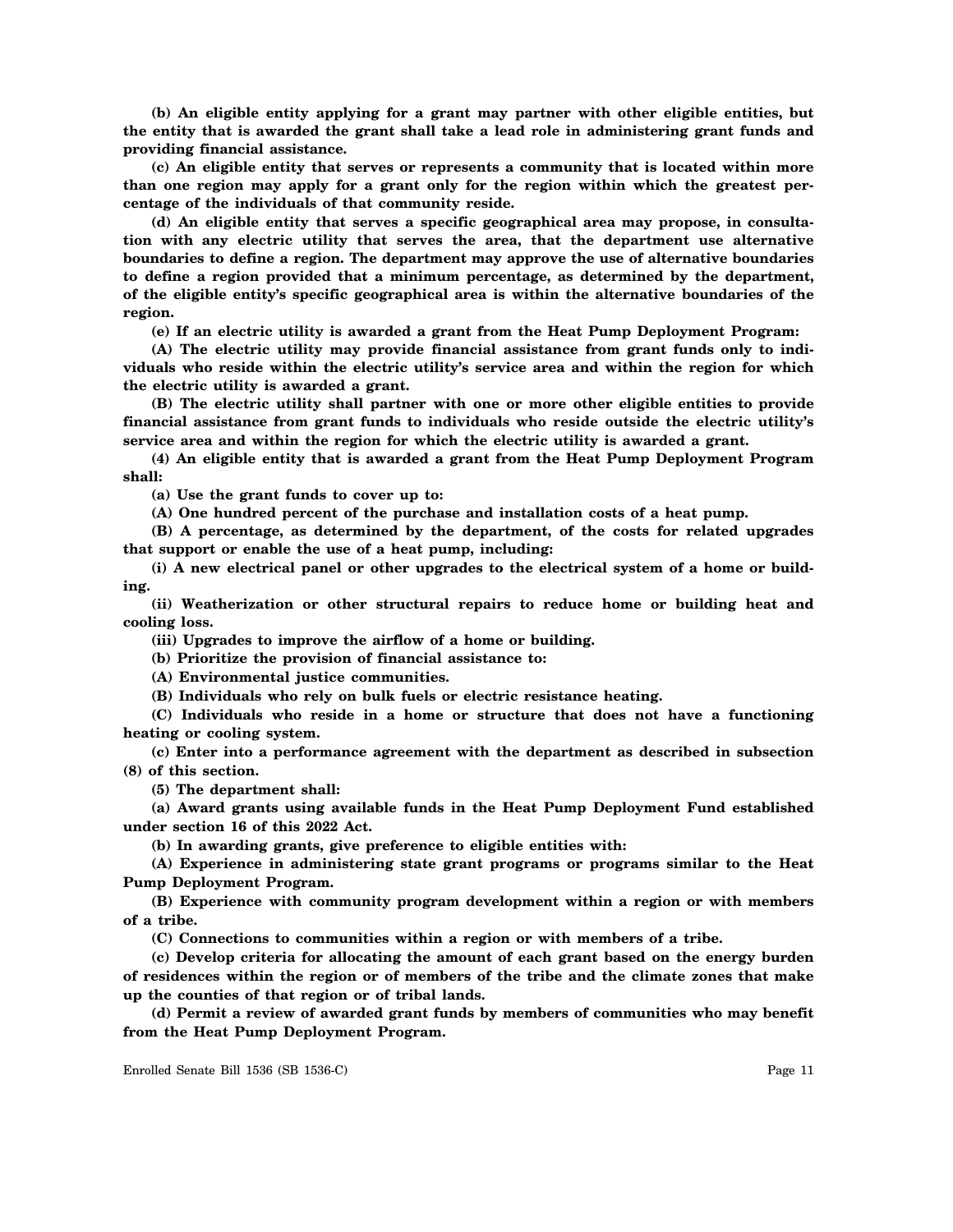**(e) In consultation with electric utilities, the Bonneville Power Administration and the nongovernmental entity that administers public purpose charge moneys collected under ORS 757.612 (3)(d), set the minimum energy efficiency rating that a heat pump must have to be eligible for grant funds. The minimum energy efficiency rating for a heat pump set by the department must be equal to or greater than federal energy efficiency rating standards for heat pumps.**

**(6) The department may not use moneys collected through the energy resource supplier assessment required under ORS 469.421 (8) to fund grants awarded under the Heat Pump Deployment Program.**

**(7) The department may:**

**(a) Establish a maximum amount of grant funds payable toward the purchase and installation of a heat pump and related upgrades.**

**(b) Permit the use of loans, grants, rebates or incentives offered by an electric utility or other programs toward any costs of the purchase and installation of a heat pump and related upgrades not covered by the Heat Pump Deployment Program.**

**(c) Provide information to individuals receiving financial assistance from the Heat Pump Deployment Program about other loans, grants, rebates or incentives that may be offered by an electric utility or other programs.**

**(d) Develop criteria for how specific loans, grants, rebates or incentives offered by an electric utility or other programs may be used toward the costs of the purchase or installation of a heat pump and related upgrades.**

**(e) Establish incentives to encourage the purchase and installation of heat pumps and related upgrades that have higher efficiency ratings.**

**(f) Establish incentives for the purchase and installation of a heating or cooling device that has an efficiency rating similar to or higher than that of a heat pump and that provides additional benefits such as improving indoor air quality or lowering an individual's energy burden.**

**(g) Develop program procedures and practices that align with the reporting and other requirements of loans, grants, rebates or incentives offered by an electric utility or other programs.**

**(h) Require, by rule, that eligible entities notify electric utilities of a heat pump installation and whether grant funds may be used for necessary electric distribution system upgrades associated with the installation of the heat pump.**

**(8) Before receiving a grant under this section, an eligible entity shall enter into a performance agreement with the department that:**

**(a) Indicates the purposes for which the grant funds may be used;**

**(b) Prohibits the eligible entity from using more than 15 percent of awarded grant funds for administrative expenses and marketing costs;**

**(c) Includes the repayment provisions set forth in subsection (9) of this section;**

**(d) Permits the department to conduct audits and investigations of the eligible entity regarding the use of grant funds; and**

**(e) Requires the eligible entity to provide reports as required by subsection (10) of this section.**

**(9) An eligible entity must repay to the department, in whole or in part, grant funds received under this section to the extent that:**

**(a) The eligible entity does not use the grant funds in accordance with the provisions of the performance agreement executed between the department and the eligible entity under subsection (8) of this section; or**

**(b) The Director of the State Department of Energy determines that the eligible entity must repay all or part of the grant funds on grounds of misappropriation, fraud or similar reasons after auditing or investigating the eligible entity's operations and conducting a contested case hearing under ORS 183.413 to 183.470.**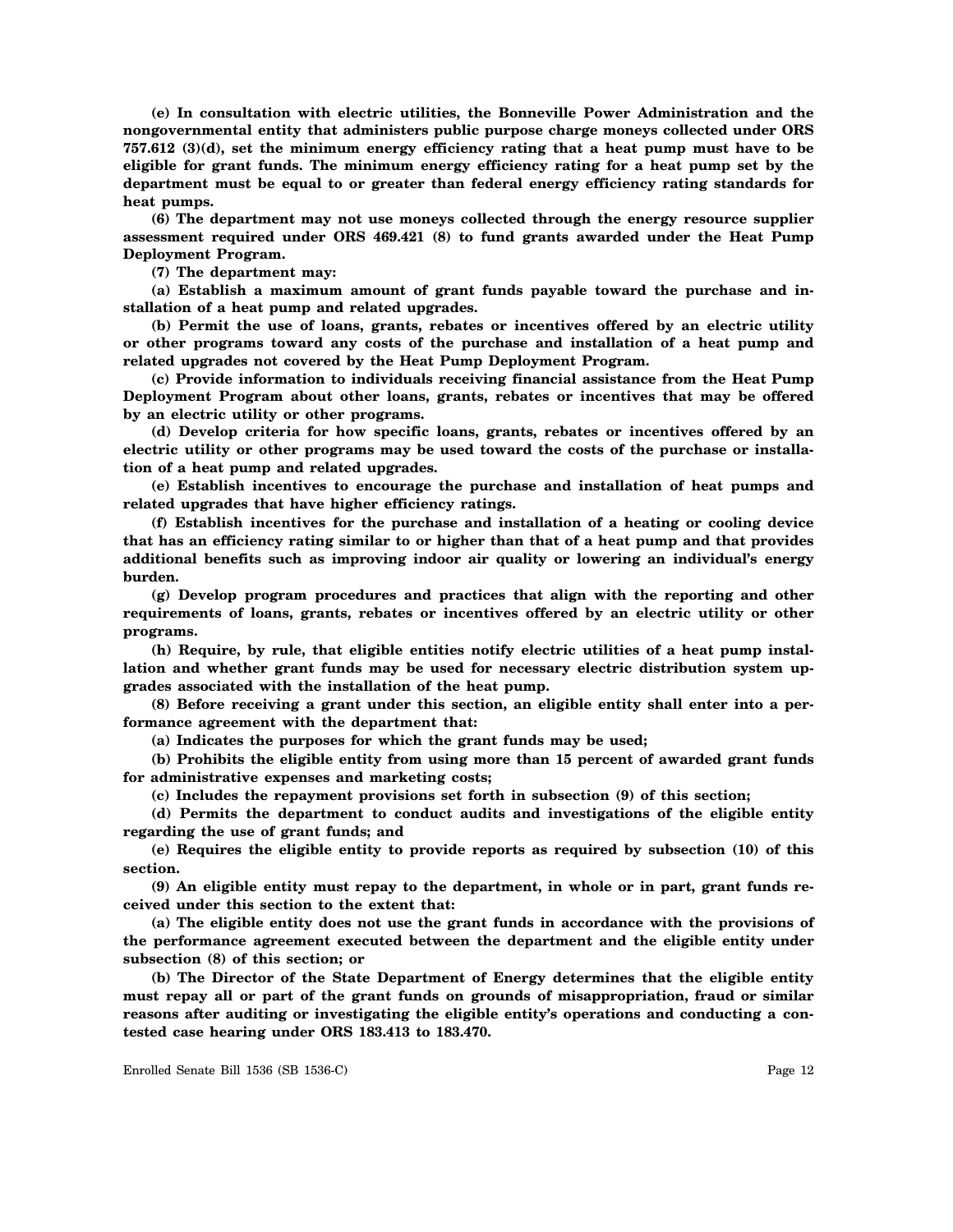**(10) Each eligible entity that receives a grant under this section shall report to the department by June 30 of each year concerning the status and use of grant funds. The report may not disclose the personal information of the recipients of financial assistance under the program. The report must include:**

**(a) A detailed description of the eligible entity's use of grant funds;**

**(b) A list of each loan, grant or other financial assistance that the eligible entity has provided and, where applicable, a full accounting of the repayment status of the loans;**

**(c) The nature and amounts of the administrative expenses and marketing costs the eligible entity has incurred in providing loans, grants and other financial assistance under the program; and**

**(d) Any other information required by the department.**

**(11) The department shall adopt rules to carry out the provisions of this section. The rules shall be developed in consultation with:**

**(a) The Bureau of Labor and Industries on issues related to the workforce.**

**(b) The Building Codes Division of the Department of Consumer and Business Services on issues related to building codes and commissioning.**

**(c) The Housing and Community Services Department to ensure the Heat Pump Deployment Program complements any existing programs or services.**

**(d) The Department of Environmental Quality on issues of air quality related to bulk fuels and to ensure the Heat Pump Deployment Program complements any existing programs or services.**

**(e) The Oregon Health Authority on any health impacts and health impact data related to the Heat Pump Deployment Program and to ensure the program complements any existing programs or services.**

**(f) Electric utilities and utility program administrators on any impacts the Heat Pump Deployment Program may have on utility systems or services and to ensure the program complements any existing programs, incentives or services.**

**(g) Nonprofit organizations, housing providers, heat pump technicians and other stakeholders as appropriate.**

**SECTION 15. (1) The Heat Pump Deployment Advisory Council is established.**

**(2) The council consists of representatives from eligible entities administering grant funds under the Heat Pump Deployment Program established under section 14 of this 2022 Act.**

**(3) The council shall study and identify:**

**(a) Best practices for administering grant funds and providing financial assistance;**

**(b) Barriers to administering grant funds and providing financial assistance; and**

**(c) Opportunities for providing technical assistance.**

**(4) A majority of the members of the council constitutes a quorum for the transaction of business.**

**(5) Official action by the council requires the approval of a majority of the members of the council.**

**(6) The council shall elect one of its members to serve as chairperson.**

**(7) The council shall meet at times and places specified by the call of the chairperson or of a majority of the members of the council. The council may meet by telephone or video conference.**

**(8) The council may adopt rules necessary for the operation of the council.**

**(9) Members of the council are entitled to compensation and expenses as provided in ORS 292.495 from moneys in the Heat Pump Deployment Fund established under section 16 of this 2022 Act.**

**(10) The State Department of Energy shall provide staff support to the council.**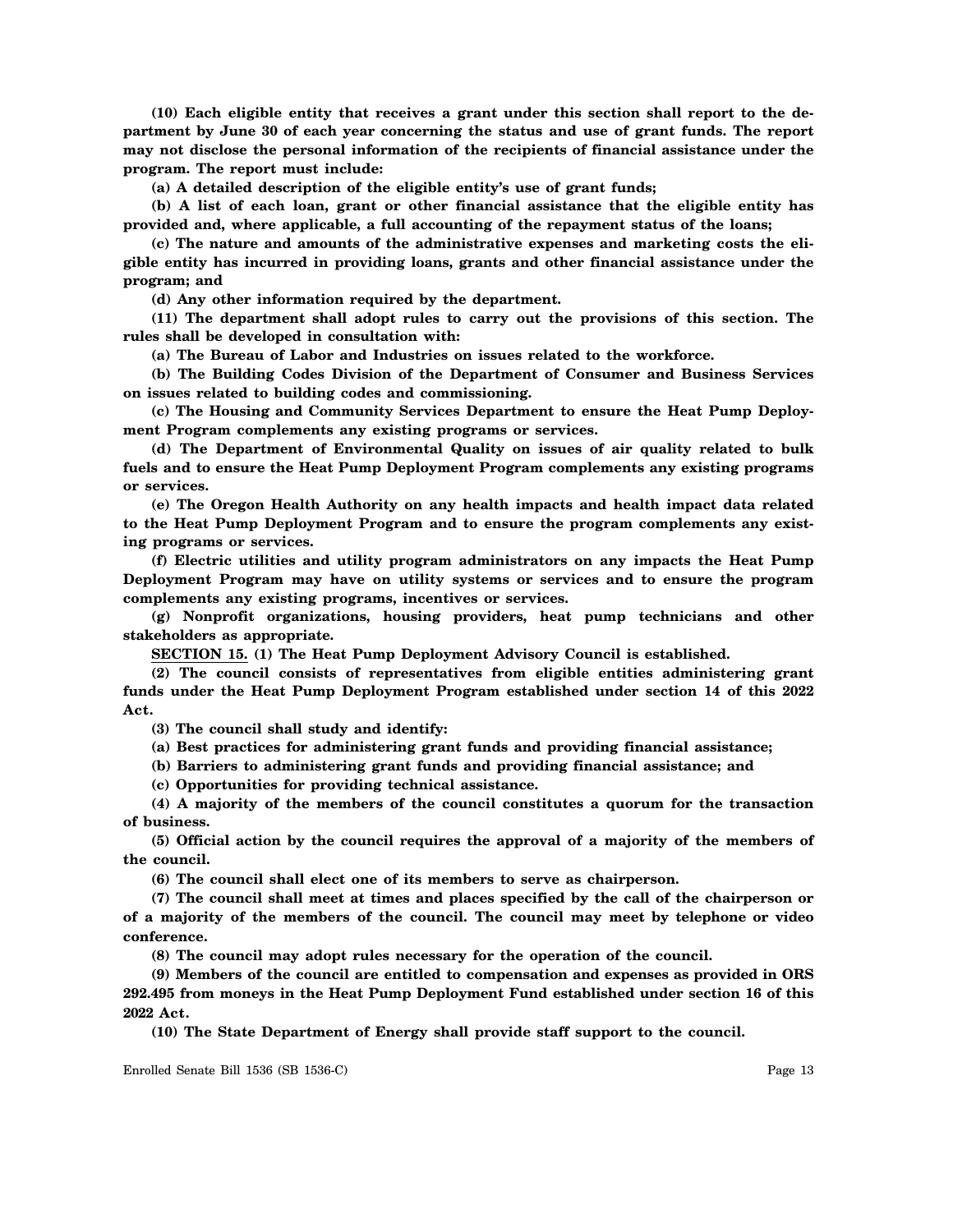**SECTION 16. (1) The Heat Pump Deployment Fund is established in the State Treasury, separate and distinct from the General Fund. Interest earned by the Heat Pump Deployment Fund shall be credited to the fund. The fund consists of:**

**(a) Moneys appropriated or otherwise transferred to the fund by the Legislative Assembly;**

**(b) Moneys received from federal, state or local sources;**

**(c) Gifts, grants or other moneys contributed to the fund; and**

**(d) Other amounts deposited in the fund from any source.**

**(2) Moneys in the fund are continuously appropriated to the State Department of Energy for the purpose of the Heat Pump Deployment Program established under section 14 of this 2022 Act.**

**(3) The department may use reasonable amounts from the fund, but no more than 15 percent of the fund, necessary to:**

**(a) Administer and market the Heat Pump Deployment Program; and**

**(b) Provide for the compensation and expenses of members of the Heat Pump Deployment Advisory Council established under section 15 of this 2022 Act.**

**(4) The Director of the State Department of Energy shall submit a biennial report to the Legislative Assembly in the manner provided by ORS 293.640 regarding the expenditures of moneys deposited in the Heat Pump Deployment Fund, including:**

**(a) A detailed description of the use of the moneys;**

**(b) A detailed description of the loans, grants or other financial assistance provided from the moneys and, where applicable, an accounting of the repayment status of the loans;**

**(c) The nature and amounts of the administrative expenses and marketing costs paid from the moneys; and**

**(d) Indicators of program success.**

**SECTION 17. The Director of the State Department of Energy shall submit the first biennial report required under section 16 of this 2022 Act to the Legislative Assembly no later than December 31, 2023.**

**SECTION 18. In addition to and not in lieu of any other appropriation, there is appropriated to the State Department of Energy, for the biennium ending June 30, 2023, out of the General Fund, the amount of \$10,000,000 for deposit into the Heat Pump Deployment Fund established under section 16 of this 2022 Act.**

**SECTION 18a. Notwithstanding any other law limiting expenditures, the amount of \$5,548,537 is established for the biennium ending June 30, 2023, as the maximum limit for payment of expenses by the State Department of Energy from the Heat Pump Deployment Fund established under section 16 of this 2022 Act to be used for the Heat Pump Deployment Program under sections 14 to 17 of this 2022 Act.**

# **RESIDENTIAL HEAT PUMP REBATES AND GRANTS**

**SECTION 19. (1) The State Department of Energy shall provide rebates for the purchase and installation of air-source or ground-source heat pumps to owners of a dwelling unit used as a residential tenancy and to owners of a manufactured dwelling or recreational vehicle who rent a space in a manufactured dwelling or recreational vehicle park.**

**(2)(a) Rebates available under this section may only be claimed by a contractor that installs a heat pump for the owner of a residential dwelling unit in Oregon. A contractor that claims a rebate under this section must use the full amount of the rebate to reduce the net cost to the customer of the purchase of the heat pump for which the rebate is issued.**

**(b) The amount that may be claimed as a rebate under this section may not exceed:**

**(A) For the owner of a dwelling unit used as a residential tenancy, 60 percent of the purchase price of the heat pump.**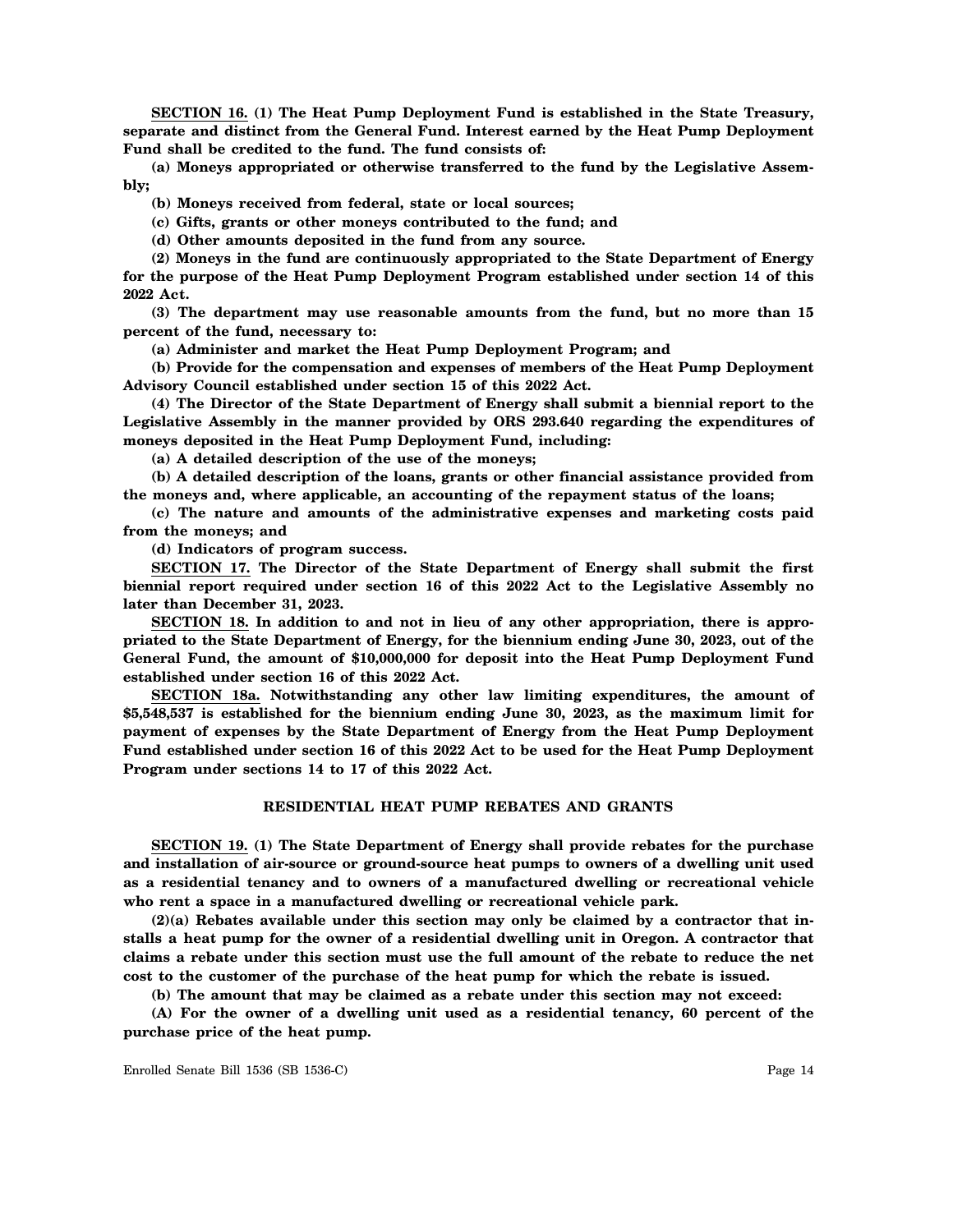**(B) For the owner of a manufactured dwelling or recreation vehicle, a percentage of the purchase price of the heat pump as established by the department.**

**(c) To be eligible to claim a rebate on behalf of a customer under this section, a contractor that installs a heat pump must, at the time of the installation:**

**(A) Hold any license, bond, insurance or permit required to sell and install the heat pump;**

**(B) Demonstrate a history of compliance with the rules and other requirements of the Construction Contractors Board, the Bureau of Labor and Industries and the Workers' Compensation Division and the Occupational Safety and Health Division of the Department of Consumer and Business Services; and**

**(C) Meet any other certification requirements set forth in rules adopted by the State Department of Energy.**

**(3) To claim a rebate under this section, a contractor must:**

**(a) Before installing a heat pump, apply to the department to reserve a rebate on behalf of the customer for whom the heat pump will be installed.**

**(b) After installing the heat pump, verify the purchase and installation of the heat pump on a form provided by the department that must contain:**

**(A) The location of the heat pump;**

**(B) A description of the heat pump;**

**(C) Evidence that the contractor is eligible to claim a rebate under subsection (2)(c) of this section;**

**(D) A statement signed by both the contractor and the customer for whom the heat pump is installed that the customer has received the full value of the rebate as a reduction in the net cost of the purchase and installation of the heat pump and that the rebate was clearly reflected on an invoice provided to the customer;**

**(E) The projected energy savings from the installation of the heat pump; and**

**(F) Any other information that the department determines is necessary.**

**(4) Rebates made under this section must be made from moneys in the Residential Heat Pump Fund established under section 21 of this 2022 Act. A rebate may be made only if there are moneys available in the fund to make the rebate.**

**(5) Pursuant to the procedures for a contested case under ORS chapter 183, the department may:**

**(a) Deny or revoke a contractor's eligibility to claim a rebate on behalf of a customer under this section if the department finds that:**

**(A) The contractor's eligibility was obtained by fraud or misrepresentation by the contractor;**

**(B) The contractor's performance for installation of heat pumps does not meet industry standards; or**

**(C) The contractor has misrepresented to customers either the program established under this section or the nature or quality of the heat pumps for which rebates are available.**

**(b) Revoke a rebate or a portion of a rebate made under this section if the department finds that:**

**(A) The rebate was obtained by fraud or misrepresentation; or**

**(B) The rebate was obtained by mistake or miscalculation.**

**(6)(a) The department may adopt rules to administer the rebate program.**

**(b) In adopting rules under this section, the department may coordinate or consult with: (A) The Housing and Community Services Department, the Building Codes Division of the**

**Department of Consumer and Business Services and any other relevant state agencies;**

**(B) Nonprofit organizations and utilities; and**

**(C) Other incentive providers.**

**(c) Rules adopted under this section may include:**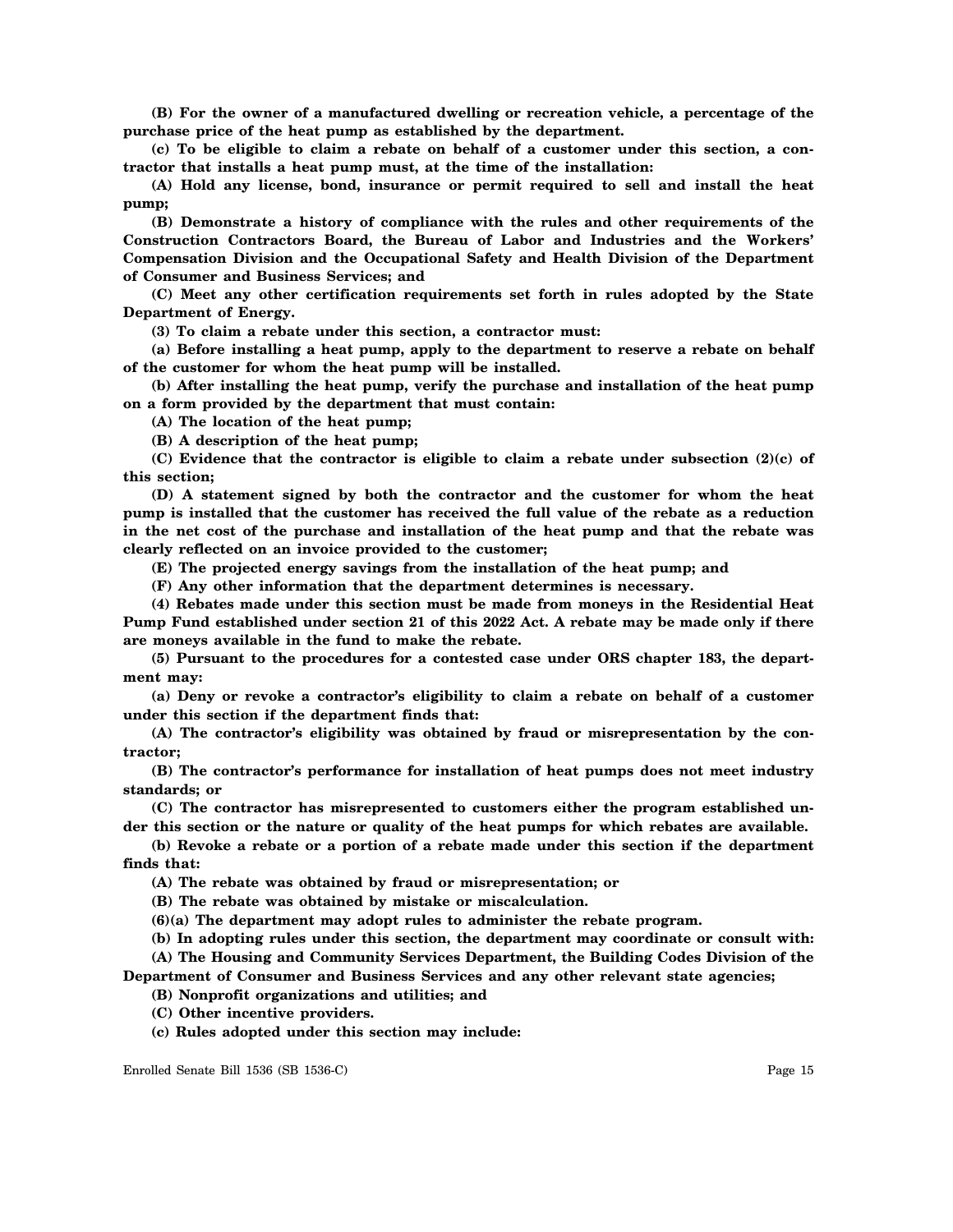**(A) Preferences for providing rebates that benefit low and moderate income residential tenants;**

**(B) Preferences for providing rebates to support heat pumps with superior energy efficiency;**

**(C) Provisions for determining eligibility and verification of heat pumps; and**

**(D) Policies and procedures for the administration and enforcement of this section and section 21 of this 2022 Act, which may include policies and procedures for audits and inspections.**

**SECTION 20. (1) The State Department of Energy shall provide grants for upgrades, including electrical and mechanical upgrades, to facilitate the installation of heat pumps for owners of a dwelling unit or a manufactured dwelling for whom a rebate has been reserved under section 19 (3)(a) of this 2022 Act.**

**(2) Grants made under this section must be made from moneys in the Residential Heat Pump Fund established under section 21 of this 2022 Act. A grant may be made only if there are moneys available in the fund to make the grant.**

**(3)(a) The department shall adopt rules to administer the grant program.**

**(b) In adopting rules under this section, the department may coordinate or consult with:**

**(A) The Housing and Community Services Department, the Building Codes Division of the Department of Consumer and Business Services, the United States Department of Energy and any other relevant agencies;**

**(B) Nonprofit organizations and utilities; and**

**(C) Other incentive providers.**

**(c) Rules adopted under this section must include:**

**(A) Preferences for providing grants that benefit low and moderate income residential tenants;**

**(B) Provisions for determining eligibility and verification of the upgrades; and**

**(C) Policies and procedures for the administration and enforcement of this section.**

**SECTION 21. (1) The Residential Heat Pump Fund is established in the State Treasury, separate and distinct from the General Fund. Moneys in the Residential Heat Pump Fund consist of:**

**(a) Amounts donated to the fund;**

**(b) Amounts appropriated or otherwise transferred to the fund by the Legislative Assembly; and**

**(c) Other amounts deposited into the fund from any public or private source.**

**(2) Moneys in the fund are continuously appropriated to the State Department of Energy to be used to provide grants and rebates under sections 19 and 20 of this 2022 Act and to pay the costs and expenses of the department related to the administration and implementation of sections 19 and 20 of this 2022 Act.**

**(3) In each calendar year, of the moneys available for issuing grants and rebate from the fund:**

**(a) 25 percent must be reserved for affordable housing providers; and**

**(b) 25 percent must be reserved for loans for owners of units occupied by households whose income is less than 80 percent of the area median income.**

**SECTION 22. In addition to and not in lieu of any other appropriation, there is appropriated to the State Department of Energy, for the biennium ending June 30, 2023, out of the General Fund, the amount of \$15,000,000 for deposit into the Residential Heat Pump Fund established under section 21 of this 2022 Act.**

**SECTION 22a. Notwithstanding any other law limiting expenditures, the amount of \$6,562,051 is established for the biennium ending June 30, 2023, as the maximum limit for payment of expenses by the State Department of Energy from the Residential Heat Pump Fund established under section 21 of this 2022 Act to be used for the residential heat pump rebate and grant programs under sections 19 to 21 of this 2022 Act.**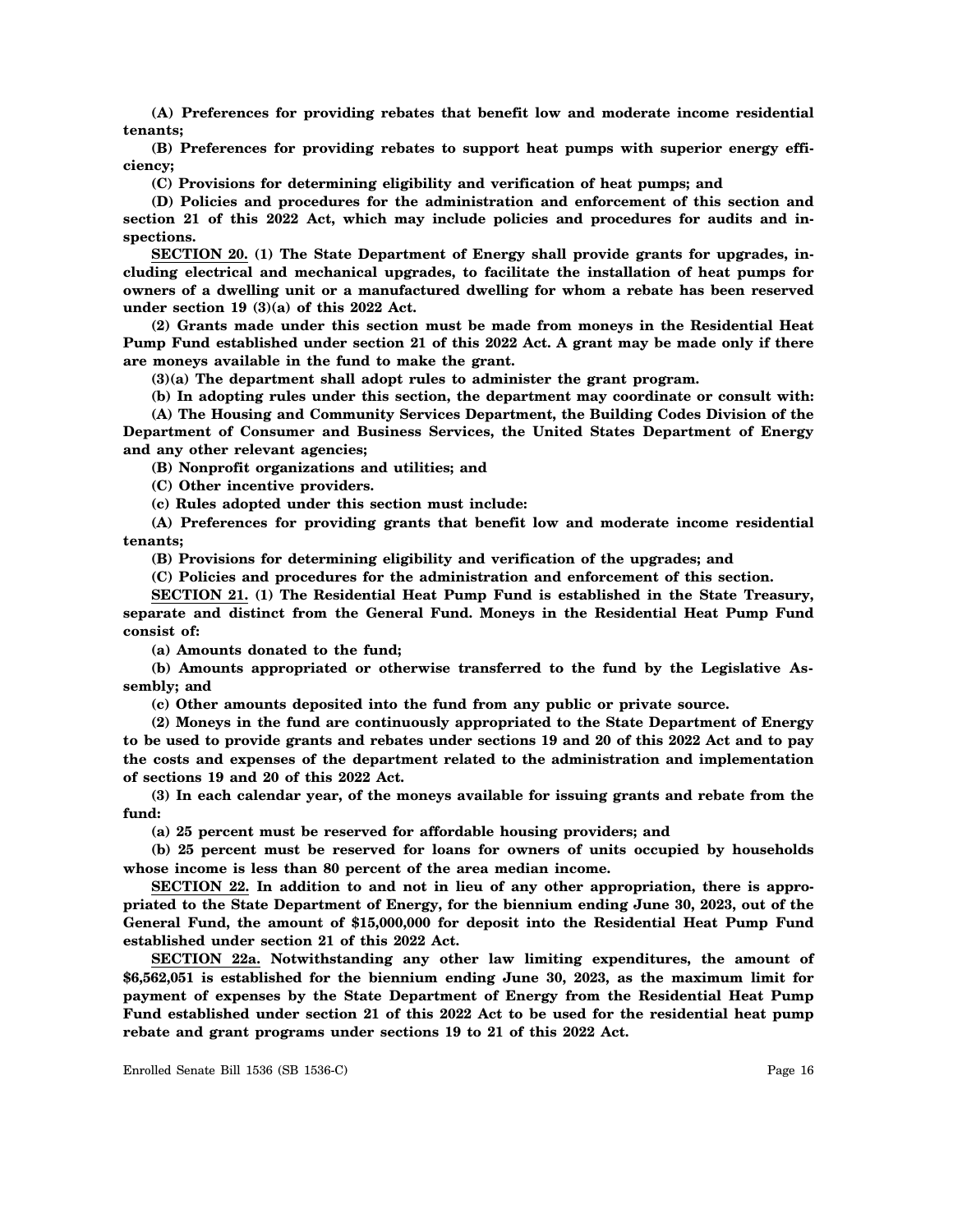**SECTION 23. (1) Sections 19 to 21 of this 2022 Act are repealed on January 2, 2025.**

**(2) On the date of the repeal of sections 19 to 21 of this 2022 Act under subsection (1) of this section, any moneys in the Residential Heat Pump Fund that are unexpended, unobligated and not subject to any conditions or reservations under section 19 (3)(a) of this 2022 Act are transferred to the General Fund.**

#### **COMMUNITY COOLING SPACES**

**SECTION 24. (1) The State Department of Energy shall provide a grant to the nongovernmental entity that administers public purpose charge moneys under ORS 757.612 (3)(d) to enable the nongovernmental entity to assist landlords in creating or operating, whenever there is an extreme heat event as defined in section 2 of this 2022 Act for the county of the premises, one or more private community cooling spaces available to the landlord's tenants during the extreme heat event that are on or near the premises and that maintain a temperature of not higher than 80 degrees Fahrenheit.**

**(2) Assistance provided under this section may include:**

**(a) Grants to landlords to create or operate community cooling spaces that will accommodate at least five individuals.**

**(b) Information to landlords regarding:**

**(A) Lists of providers and installers of suitable cooling devices;**

**(B) Private and government programs that may be used to create or operate community cooling spaces; and**

**(C) Best practices and model technical specifications for installing and operating various temporary and permanent community cooling spaces.**

**(c) Promoting the services relating to community cooling spaces under this section that are provided by the nongovernmental entity.**

**(3) The nongovernmental entity receiving a grant under this section shall maintain separate accounting of the expenditures of the grant funds and shall report the accounting to the Public Utility Commission and the independent auditor described in ORS 757.746 (1)(d). The nongovernmental entity may not utilize moneys received under ORS 757.054 (4) or 757.612 (3)(d) for grant purposes under this section.**

**SECTION 25. In addition to and not in lieu of any other appropriation, there is appropriated to the State Department of Energy, for the biennium ending June 30, 2023, out of the General Fund, the amount of \$2,000,000, to provide grants under section 24 of this 2022 Act.**

#### **COOLING NEEDS STUDY**

**SECTION 26. (1) The State Department of Energy shall study the cooling and electrical needs of publicly supported housing as defined in ORS 456.250, manufactured dwelling parks and recreational vehicle parks. The study should detail information including but not limited to the following:**

**(a) The prevalence of cooling facilities;**

**(b) The need for cooling facilities;**

**(c) Barriers to transitioning housing and parks to include cooling facilities; and**

**(d) When possible, specific scenarios for properties in development or preservation to add cooling facilities.**

**(2) The Building Codes Division of the Department of Consumer and Business Services shall provide assistance in conducting the study under this section.**

**SECTION 27. In addition to and not in lieu of any other appropriation, there is appropriated to the State Department of Energy, for the biennium ending June 30, 2023, out of the General Fund, the amount of \$500,000, to perform the duties of the department under section 26 of this 2022 Act.**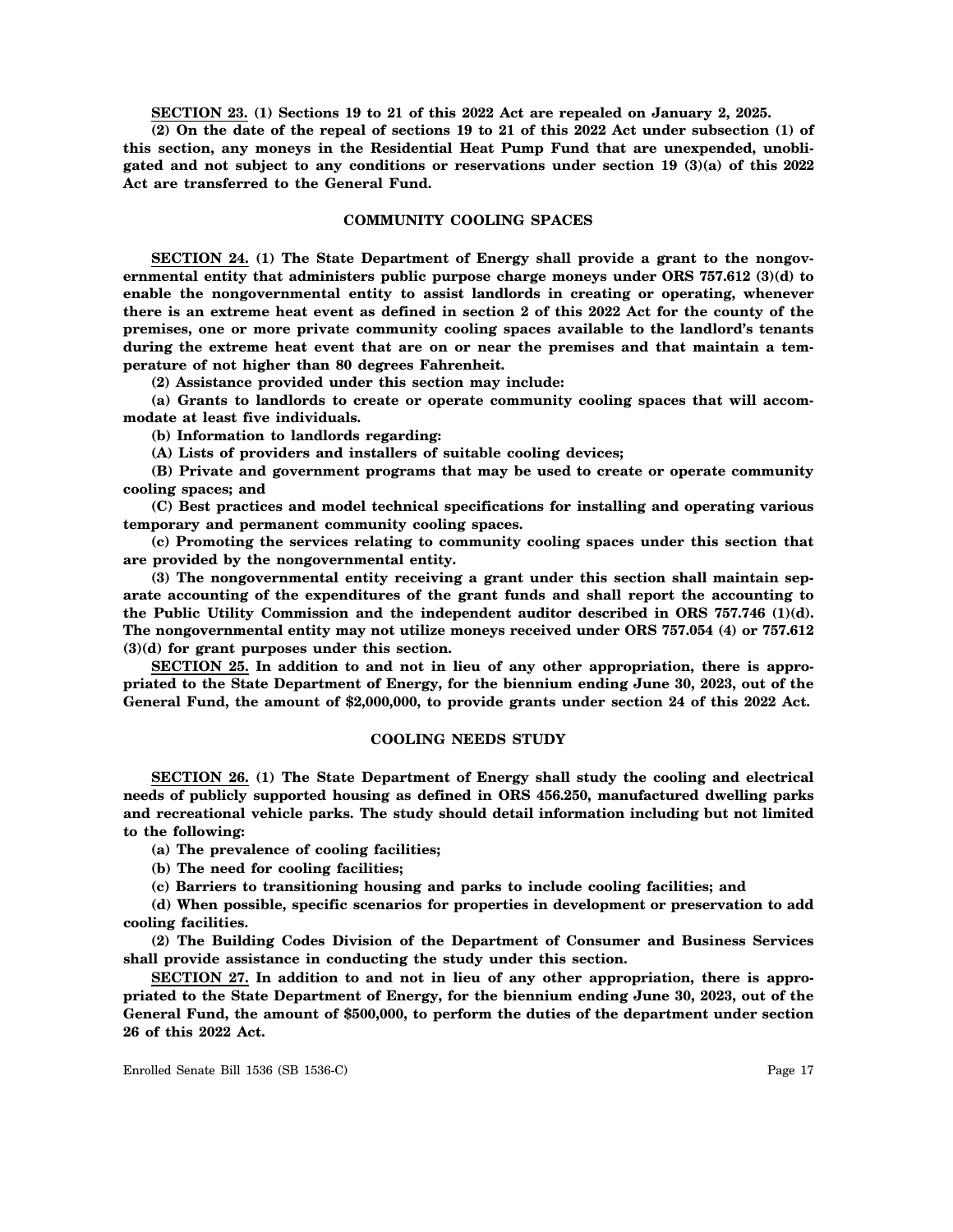**SECTION 28. Section 26 of this 2022 Act is repealed on January 2, 2025.**

# **STATE DEPARTMENT OF ENERGY REPORTS**

**SECTION 29. No later than September 15, 2023, the State Department of Energy shall provide a report to an appropriate interim committee of the Legislative Assembly in the manner provided in ORS 192.245 on:**

**(1) The heat pump grants and rebates under sections 19 and 20 of this 2022 Act;**

**(2) The community cooling spaces under section 24 of this 2022 Act; and**

**(3) The results of the cooling needs study under section 26 of this 2022 Act.**

## **WARMING AND COOLING SHELTERS**

**SECTION 30.** ORS 431A.410 is amended to read:

431A.410. (1) As used in this section, "smoke filtration system" means an air filtration system capable of removing particulates and other harmful components of wildfire smoke in a public building.

(2) In consultation and coordination with the Oregon Health Authority, the Department of Human Services shall establish and implement a grant program that allows local governments to:

(a) Establish emergency [*clean air*] shelters **for clean air, warming or cooling**.

(b) Equip public buildings with**:**

**(A)** Smoke filtration systems so the public buildings may serve as cleaner air spaces during wildfire smoke and other poor air quality events.

**(B) Warming or cooling facilities so the public buildings may serve as temperate spaces during dangerously hot or cold conditions.**

(3) The department shall require grantees to provide access to the [*clean air*] shelters at no charge.

**(4) Warming or cooling shelters or facilities receiving grants under this section shall notify the 2-1-1 system provided for in ORS 403.400 to 403.430, regarding the shelter's location and capacity and shall keep the corporation updated with the shelter's hours and dates of operation.**

**SECTION 30a. If Senate Bill 1533 becomes law, section 1, chapter \_\_\_, Oregon Laws 2022 (Enrolled Senate Bill 1533) (amending ORS 431A.410), is repealed and ORS 431A.410, as amended by section 30 of this 2022 Act, is amended to read:**

431A.410. (1) As used in this section[*,*]**:**

**(a) "Public education provider" has the meaning given that term in ORS 326.545.**

**(b)** "Smoke filtration system" means an air filtration system capable of removing particulates and other harmful components of wildfire smoke in a public building.

(2) In consultation and coordination with the Oregon Health Authority, the Department of Human Services shall establish and implement a grant program that allows local governments**, public education providers and federally recognized Indian tribes in Oregon** to:

(a) Establish emergency [*shelters for clean*] **spaces that provide cleaner** air, warming or cooling.

(b) Equip public buildings with:

(A) Smoke filtration systems so the public buildings may serve as cleaner air spaces during wildfire smoke and other poor air quality events.

(B) Warming or cooling facilities so the public buildings may serve as temperate spaces during dangerously hot or cold conditions.

(3) The department shall require grantees to provide access to the [*shelters*] **spaces** at no charge.

(4) Warming or cooling [*shelters*] **spaces** or facilities receiving grants under this section shall notify the 2-1-1 system provided for in ORS 403.400 to 403.430, regarding the [*shelter's*] **space's** lo-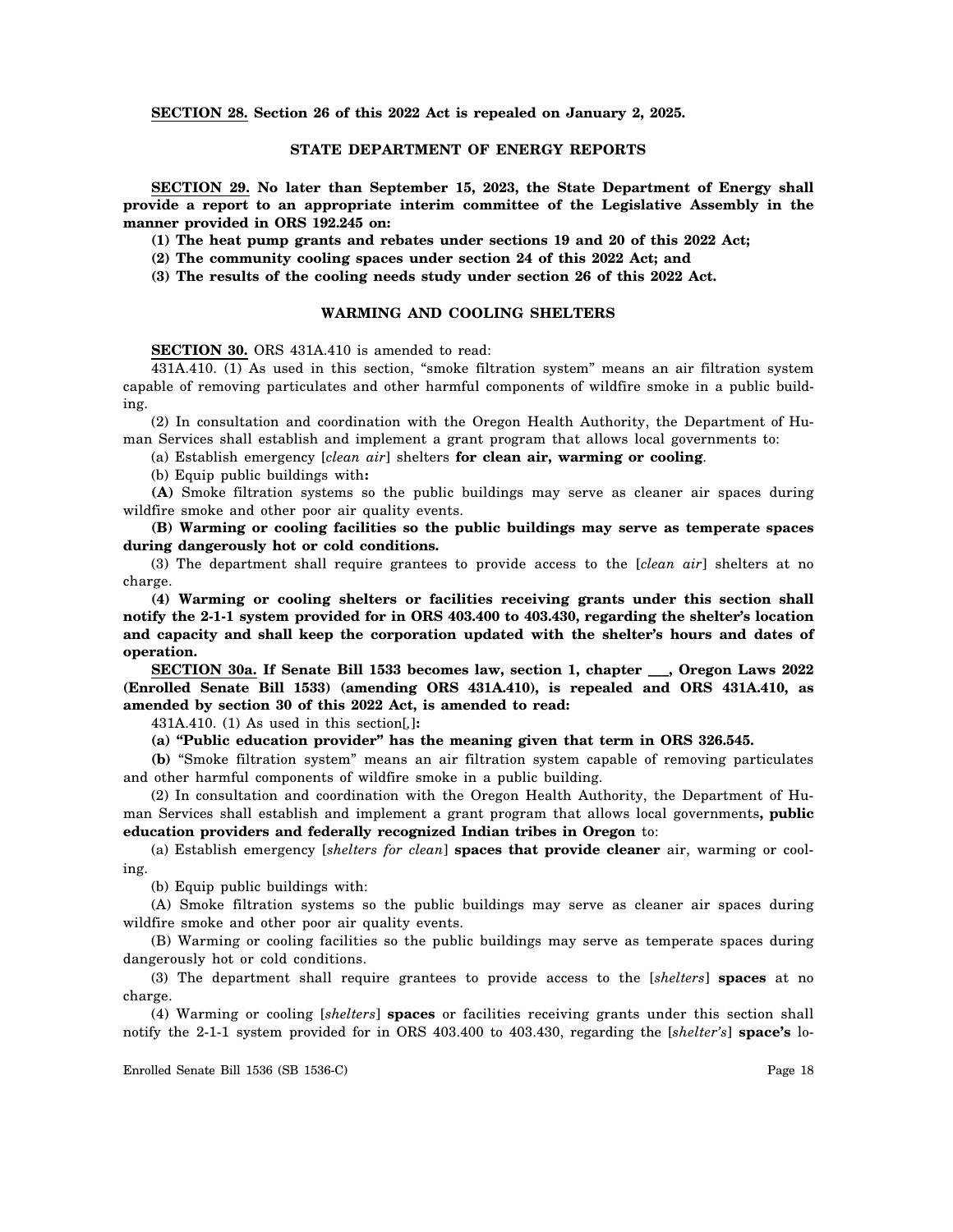cation and capacity and shall keep the corporation updated with the [*shelter's*] **space's** hours and dates of operation.

**SECTION 31.** ORS 431A.412 is amended to read:

431A.412. The Department of Human Services is the lead state agency for clean air**, warming and cooling** shelter operations. The department shall:

(1) Consult and collaborate with the Oregon Health Authority to align practices for voluntary evacuations and emergency sheltering operations.

(2) Coordinate with the authority in setting priorities for awarding grants described in ORS 431A.410.

(3) Provide support to local agencies that take lead roles in operating and planning [*clean air*] shelters in the local agencies' jurisdictions.

**SECTION 31a. If Senate Bill 1533 becomes law, section 1a, chapter \_\_\_, Oregon Laws 2022 (Enrolled Senate Bill 1533) (amending ORS 431A.412), is repealed and ORS 431A.412, as amended by section 31 of this 2022 Act, is amended to read:**

431A.412. **(1) As used in this section, "public education provider" has the meaning given that term in ORS 326.545.**

**(2)** The Department of Human Services is the lead state agency for [*clean air, warming and cooling shelter operations*] **operating spaces that provide cleaner air, warming or cooling**. The department shall:

[*(1)*] **(a)** Consult and collaborate with the Oregon Health Authority to align practices for voluntary evacuations and emergency sheltering operations.

[*(2)*] **(b)** Coordinate with the authority in setting priorities for awarding grants described in ORS 431A.410.

[*(3)*] **(c)** Provide support to **the** local agencies**, public education providers and federally recognized Indian tribes in Oregon** that take lead roles in operating and planning [*shelters in the local agencies' jurisdictions*] **spaces that provide cleaner air, warming or cooling**.

**SECTION 32. In addition to and not in lieu of any other appropriation, there is appropriated to the Department of Human Services, for the biennium ending June 30, 2023, out of the General Fund, the amount of \$2,000,000, to provide grants for emergency shelters or facilities that include warming or cooling under ORS 431A.410 (2)(a) or (b)(B).**

**SECTION 32a.** If Senate Bill 1533 becomes law, section 32 of this 2022 Act is amended to read:

**Sec. 32.** In addition to and not in lieu of any other appropriation, there is appropriated to the Department of Human Services, for the biennium ending June 30, 2023, out of the General Fund, the amount of \$2,000,000, to provide grants for emergency [*shelters*] **spaces** or facilities that include warming or cooling under ORS 431A.410 (2)(a) or (b)(B).

# **HEALTHY HOMES PROGRAM**

**SECTION 33.** ORS 431A.400 is amended to read:

431A.400. (1) As used in this section:

(a) "Eligible entity" means a:

- (A) Local government as defined in ORS 174.116;
- (B) Local housing authority;
- (C) Nonprofit organization;
- (D) Federally recognized Indian tribe in Oregon;
- **(E) Indian health center;**

[*(E)*] **(F)** Coordinated care organization as defined in ORS 414.025;

[*(F)*] **(G)** Community action agency as described in ORS 458.505; [*or*]

[*(G) Program administered by:*]

- **(H) Manufactured dwelling park nonprofit cooperative as defined in ORS 62.803;**
- [*(i)*] **(I)** An electric [*company*] **utility** as defined in ORS 757.600; or
- [*(ii)*] **(J)** A natural gas utility as defined in ORS 757.392.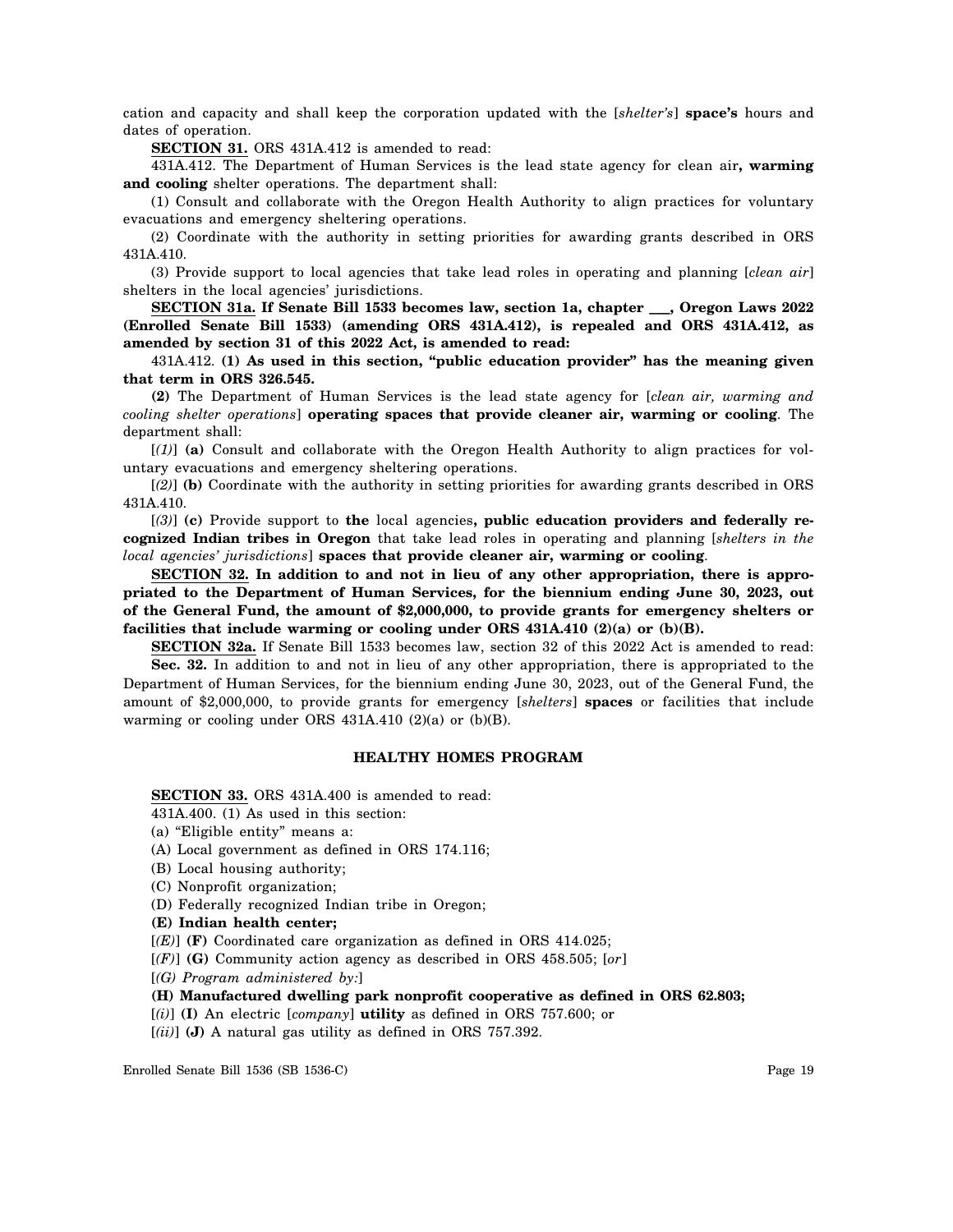(b) "Environmental justice factor" means a circumstance or condition that impacts a community's ability to achieve a balance of health, economic or environmental benefits and burdens or that impacts a community's ability to participate in public processes.

(c) "Grant program recipient" means an eligible entity that has been awarded a grant from the Oregon Health Authority under this section.

(d) "Landlord" means a landlord, as defined in ORS 90.100, that meets eligibility criteria for a loan, grant or other financial assistance under the Healthy Homes Program as determined by the authority.

(e) "Low income household" means a household having an income equal to or below 80 percent of the area median family income as determined by the authority.

(f) "Nonprofit organization" means an organization or group of organizations that is described in section 501(c)(3) of the Internal Revenue Code and is exempt from income tax under section 501(a) of the Internal Revenue Code.

(g) "Repair and rehabilitation" includes actions that:

(A) Maximize energy efficiency of residences;

(B) Extend the usable life of residences; or

(C) Improve the health and safety of the occupants of residences, including:

(i) Radon abatement;

(ii) Lead abatement;

(iii) Mold and mildew abatement;

(iv) Installation of a smoke filtration system, an air purification system or ventilation or reduction of pathways for air infiltration;

(v) Removal of asthma or allergen triggers;

(vi) Structural or safety improvements that increase accessibility or visitability;

(vii) Improvements that make homes more fire resistant; [*and*]

(viii) Structural or safety improvements that promote seismic resiliency[*.*]**;**

**(ix) Improvements that reduce the reflection of heat on or around the home, including improvements related to trees, vegetation, green roofs or cool roofs; and**

**(x) Electrical upgrades that improve the safety of the home or support or enable the use of energy efficiency upgrades such as heating or cooling devices.**

(h) "Residence" means a dwelling that is intended for occupation by a single family and is occupied by one or more individuals who are members of a low income household as the individuals' principal residence, including a site-built home, manufactured home, residential trailer, mobile home, condominium unit or unit within multifamily housing.

(i) "Smoke filtration system" means a residential air filtration system that meets minimum efficiency standards, as determined by the authority, for the removal of particulates and other harmful substances generated by wildfires.

(2) The Healthy Homes Program is established within the Oregon Health Authority. The purpose of the program is to provide grants to eligible entities that provide financial assistance to persons in low income households to repair and rehabilitate their residences and to landlords to repair and rehabilitate dwelling units inhabited by low income households.

(3) To be eligible to receive grants from the Healthy Homes Program, an eligible entity must establish that it:

(a) Serves or represents:

(A) Communities with high concentrations of low income households; or

(B) Communities impacted by environmental justice factors, including but not limited to:

(i) Areas with above-average concentrations of historically disadvantaged households or residents with low levels of educational attainment, areas with high unemployment, high linguistic isolation, low levels of homeownership or high rent burden or sensitive populations;

(ii) Areas disproportionately affected by environmental pollution and other hazards that can lead to negative public health effects, exposure or environmental degradation; or

(iii) Other environmental justice factors as determined by the authority.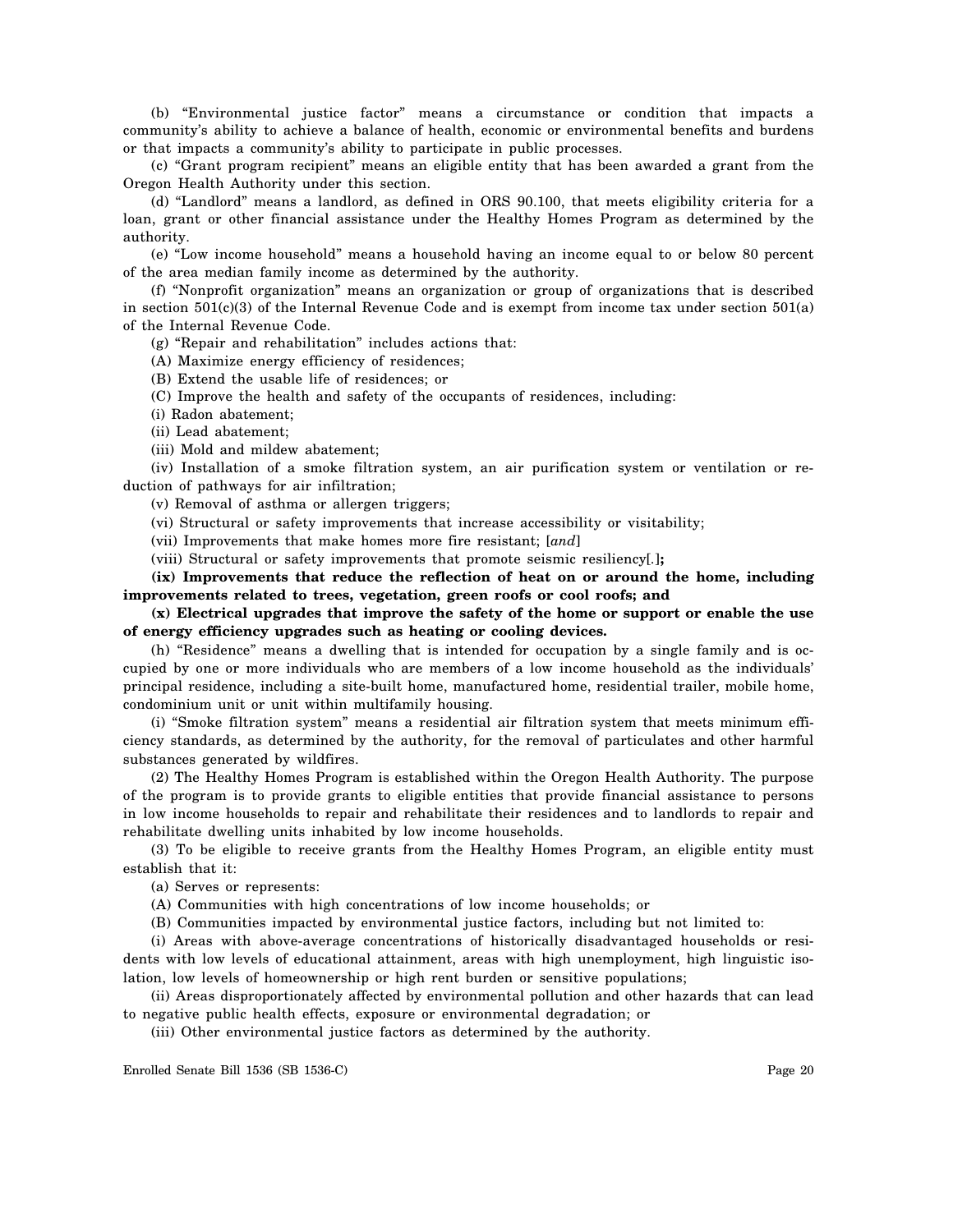(b) Has the capacity to administer grant funds received under this section.

(c) Is able to comply with the requirements of all state and federal laws, rules and regulations.

(4)(a) The authority shall adopt by rule processes for eligible entities to apply to receive grants from the Healthy Homes Program. The processes may include a request for proposals.

(b) The authority may adopt by rule:

(A) Standards for repair and rehabilitation activities conducted by low-income households;

(B) Standards for repair and rehabilitation activities conducted by landlords;

(C) Additional requirements for landlords who receive program funds; and

(D) Provisions for the allocation of program funds including but not limited to allocations for types of eligible entities, types of recipients, types of housing and regions of this state.

(c) The authority, in consultation with the Governor's Policy Advisor for Economic and Business Equity, may establish by rule standards for the work performed using grants from the program to be performed by disadvantaged business enterprises, minority-owned businesses, woman-owned businesses or businesses that service-disabled veterans own, as those terms are defined in ORS 200.005.

(5) Upon being awarded a grant under this section, the grant program recipient shall enter into an agreement with the authority that contains provisions that:

(a) Indicate the purposes for which the grant funds may be used;

(b) Prohibit the grant program recipient from using more than 15 percent of grant funds for administrative expenses and program delivery costs;

(c) Include the repayment provisions set forth in subsection (6) of this section;

(d) Permit the authority to conduct audits and investigations of the grant program recipient regarding the purposes for which grant funds have been used; and

(e) Require the grant program recipient to provide reports as set forth in subsection (7) of this section.

(6) A grant program recipient must repay to the authority, in whole or in part, grant funds received under this section to the extent that:

(a) The grant program recipient does not use the grant funds in accordance with the provisions of the grant agreement executed between the authority and the grant program recipient under subsection (5) of this section; or

(b) The Director of the Oregon Health Authority determines that the grant program recipient must repay all or part of the grant funds on grounds of misappropriation, fraud or similar reasons after auditing or investigating the grant program recipient's operations and conducting a contested case hearing under ORS 183.413 to 183.470.

(7) A grant program recipient shall report to the authority by June 30 of each year concerning the status and use of grant funds received under this section. The report required under this section may not disclose the personal information of the recipients of loans, grants or other financial assistance under the Healthy Homes Program. The report must include:

(a) A detailed description of the grant program recipient's use of grant funds;

(b) A list of each loan, grant or other financial assistance that the grant program recipient has provided and, where applicable, a full accounting of the repayment status of the loans;

(c) The number of low income households that the grant program recipient has provided financial assistance to for the repair and rehabilitation of their residences;

(d) The number of landlords that the grant program recipient has provided financial assistance to for the repair and rehabilitation of dwelling units;

(e) The nature and amounts of the administrative expenses and program delivery costs the grant program recipient has incurred in providing the financial assistance under the program;

(f) Disaggregated data concerning the income, racial or ethnic background, family size and related demographic information of low income households who received financial assistance for repair and rehabilitation of residences under the program from the grant program recipient; and

(g) Any other information required by the authority.

(8) The authority may not pay amounts for grants under this section from any source other than available funds in the Healthy Homes Repair Fund established in ORS 431A.402.